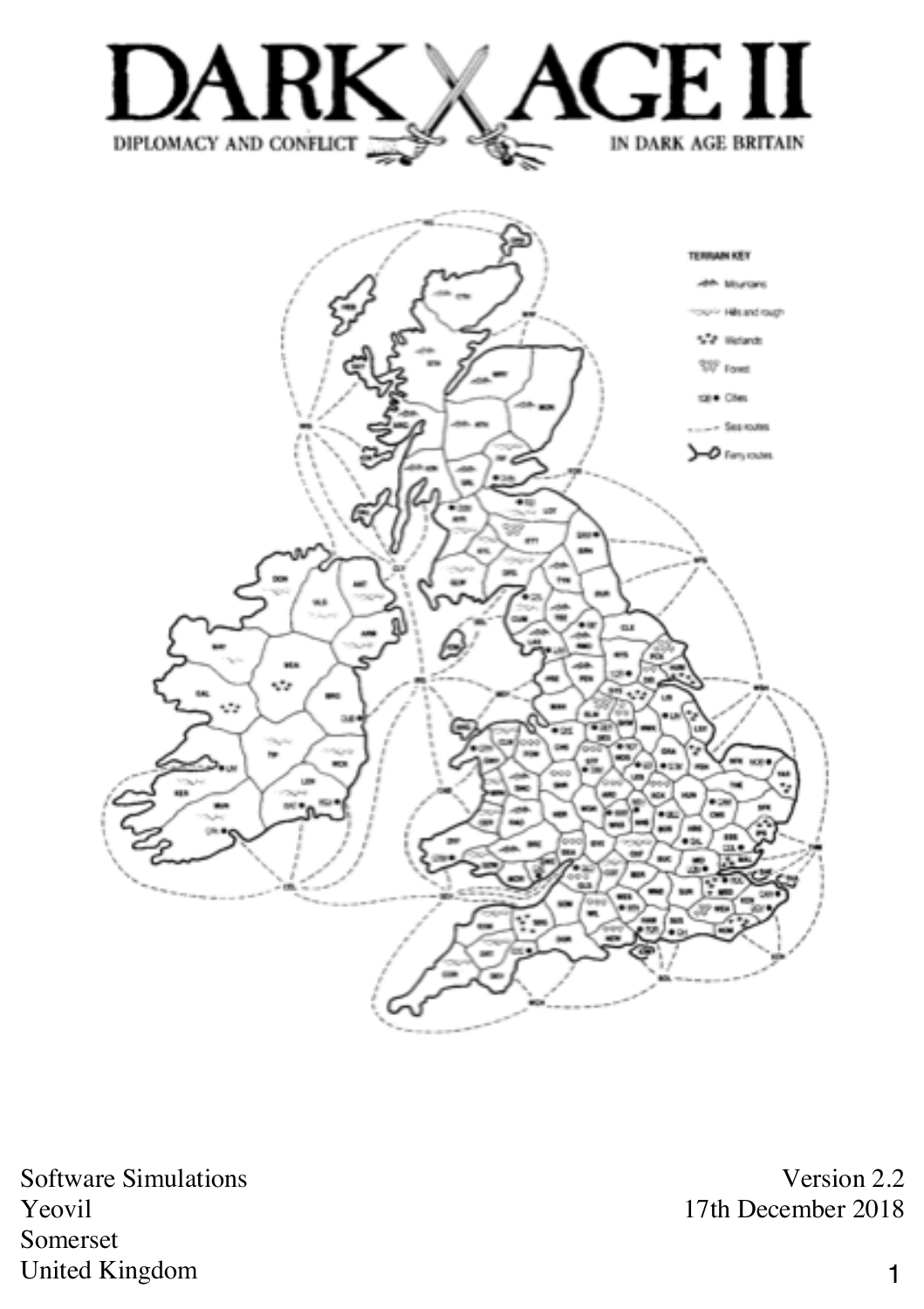# **1 INTRODUCTION**

**1.1 GAME START** There are up to sixteen players in each game. Players are allocated to kingdoms by preference in the order of joining (when you sign up for a game you get a free choice of the kingdoms that are still available). If there are fewer than sixteen players the remainder will be operated as "dummy players" under computer control.

**1.2 START POSITIONS** The kingdom codes, kingdom names, start locations, codes, and nationality for the various kingdoms are given in the table below.

At the start of the game each kingdom controls the area indicated (usually a city), one area adjacent to the start area (if the start area is a city, then this must be the area in which the city is located), two areas adjacent to this area, and two further areas adjacent to any of the previous ones. Start positions may include sea areas. Each land area and city contains one army and each sea area contains one ship.

Exception: The Scots start location is DAL (Dalriada), and their next area (which should normally be adjacent) is ANT (Antrim).

#### **TABLE OF START POSITIONS**

| Kingdom            | Code | Nationality | Start City & Code     |
|--------------------|------|-------------|-----------------------|
| East Anglia        | EAS  | English     | Norwich, NOR          |
| Middles Angles MDA |      | English     | Northampton, NTH      |
| Mercia             | MER  | English     | Tamworth, TAM         |
| Northumbria        | NMB  | English     | York, YOR             |
| Wessex             | WSX  | English     | Winchester, WIN       |
| Essex              | ESX  | English     | Colchester, COL       |
| Kent               | KNT  | English     | Canterbury, CAN       |
| Cumbria            | CMB  | British     | Carlisle, CRL         |
| West Wales         | WWL  | British     | Exeter, EXE           |
| Dyfed              | DFD  | British     | Carmarthen, CRM       |
| Gwynedd            | GWD  | British     | Carnarvon, CRN        |
| Strathclyde        | STR  | British     | Dumbarton, DUM        |
| Irish              | IRI  | Gaelic      | Galway, GAL           |
| Scots              | SCO  | Gaelic      | Dalriada, DAL         |
| Picts              | PIC  | Gaelic      | Moray, MRY            |
| Vikings            | VIK  | Viking      | Hebrides, HEB         |
| Danes              | DAN  | Viking      | not included at start |
| Norse              | NRS  | Viking      | not included at start |
|                    |      |             |                       |

**1.3 SETUP** At the start of the game there are no trade levels, and no armies other than those belonging to the sixteen kingdoms. Each city has a fortification level of one. Each of the major Roman cities (Colchester, London, Gloucester, Chester, Lincoln, York and Carlisle) has a population of four. Each of the other start cities has a population of three, and each other city has a population of two. The population in other areas is two in lowlands and one in mountains, forest, wetlands, islands and hills.

Each kingdom starts with a few extra build points for the first turn and a few extra build points in the treasury. Standby players (players who join later, usually as replacements for players who dropped out) normally get some extra treasury BPs.

*Balance: The start positions are not balanced in terms of initial population or geographical advantage (or the additional rules available to some kingdoms). If you think an opponent has a better starting position, then it's up to you and the other players to do something about it. "Dark Age" is first and foremost a game of player interaction, and you should be able to convert a geographical or military handicap to a political or diplomatic advantage.*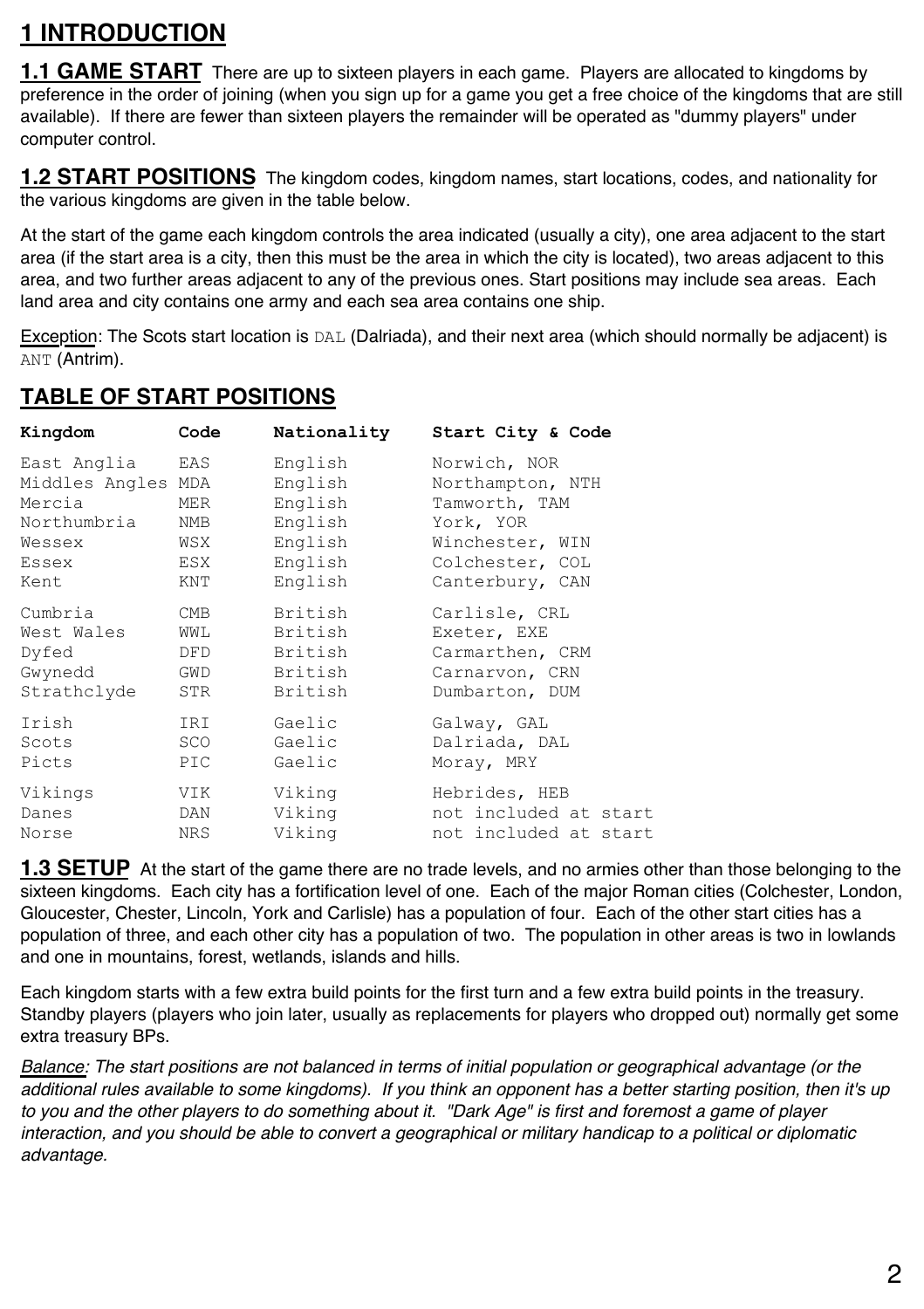**1.4 NATIONALITIES** The various kingdoms are divided between four different nationalities (English, British, Gaelic and Vikings).

The English comprise the East and Middle Angles, the Angles of Mercia and Northumbria, the East and West Saxons, and the "Jutes" of Kent. All are invaders from lower Germany. The three groups appear to have mixed together as well as they mixed amongst themselves (this isn't saying much: early Anglo-Saxon life often appears to have been short and brutal).

The five surviving British kingdoms are the remnants of Roman Britain and are largely "Brythonic" Celts in origin and Roman in culture (the Roman administration mostly retained earlier Celtic tribal groupings and mostly remained in place until the English or Danes arrived). "British" and "Welsh" largely mean the same thing, at least to the English ("Welsh" being an Anglo-Saxon word for "foreigner").

The Gaels are the northern and western "Goedelic" Celts from beyond the borders of Roman Britain (the inclusion of the Picts may be dubious, but they seem to have merged happily enough with the Scots later in history, and that's the point of the nationality rules). These Scots are, of course, from Ireland (the name originally meaning "sea raiders").

The Vikings include the original raiders of the same name (here formed into a kingdom, but actually an accumulation of war bands and raiders from all over Scandinavia) and the later arrivals of the kingdoms of Denmark and Norway (these may enter the game later when players are available to run them).

There are several rules which apply differently according to the nationality of your kingdom. The early Viking raiders were energetic slavers, so Viking kingdoms gain extra victory points and reinforcements whenever they eliminate population of other nations by raiding or conquest (see 5.11). The Gaelic kingdoms retain their ancient tribal organisation and may use the rules for barbarian invasions (see 5.15).

**1.5 THE GM** The "GM" (jargon for Games Master, by obscure tradition) is the person responsible for the operation of the game. In more normal terminology the GM would be called a moderator, or an umpire. The game is actually processed by computer, but is supervised by the GM. The name of your GM is given in the game report.

**1.6 ADDRESSES** The correct address to which you should send your instructions for the game is given in the game report. A list of addresses for the other players is given out at the start, but it's up to you to keep track of any subsequent changes of address and make sure that other players are able to contact you (if you wish). See paragraph 1.9 (player messages) for the simplest way of keeping players informed of your movements. Phone numbers are not given in the game start. If you wish to give out your phone number then use the player message system.

*Note: it is your responsibility to keep the GM informed of your current address. If you move around frequently, then it is recommended that you provide a self-addressed envelope with each turn (we provide the stamp, but make sure the envelope is an adequate size). This ensures the GM sends your turn to the address you prefer.*

**1.7 DEADLINE** The GM will set a deadline for each turn. You orders must arrive on or before this deadline (always before the deadline for faxed or emailed orders). Games are normally run during the afternoon of deadline day and go back in the post the same day.

LATE ORDERS If your orders arrive late then they are set aside. If no orders arrive from you for the next deadline then your late orders are used instead. If new orders do arrive then your late orders are discarded. Under no circumstances will two sets of orders be processed together. If you miss a turn there is no way to make it up.

MISSED ORDERS If you miss a deadline, then the computer will write a set of orders for you. This "missed orders" routine concentrates on building up your cities, growing your population and defending your borders. It won't attack anyone, but it may levy troops and move them around if it thinks it can improve your defences. If the computer decides a player has dropped out of the game then the "missed orders" routine is expanded to become much more aggressive. Dropout kingdoms are likely to make serious nuisances of themselves.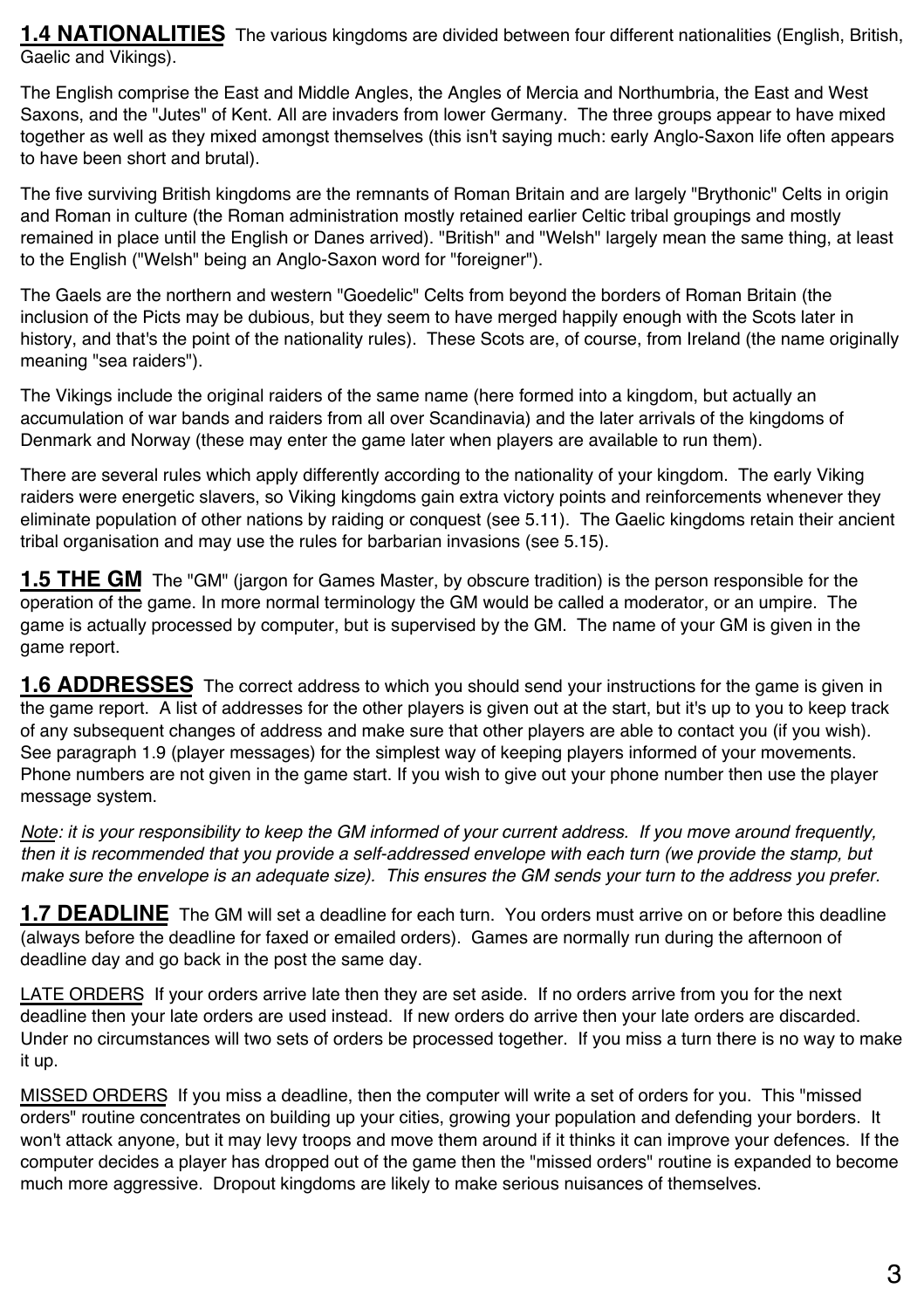**1.8 TURNSHEETS** The turnsheets in Dark Age (attached to the back of your game report) expand as the game progresses (we provide them in this format so that we can print them with your game number and player code). Your orders for each turn are submitted in the form of actions, one action per line on your turnsheet.

The actions available are listed in sections five to nine of this rulebook. You have sixteen actions per turn. If you do not use all sixteen actions you may leave gaps (although it would probably be more sensible to use the extra actions for scouting).

Think BEFORE you start filling in the turnsheet. The recommended method is to write out your plans on another sheet of paper and transfer the final version to your turnsheet only when you're finished (or use a soft pencil that you can erase without making a mess).

Please try to write your orders as neatly as possible, as we will not correct errors that result from poorly written turns.

**1.9 MESSAGES** The turnsheet also includes a section for player messages, which are published in the game report (for everyone to see). All messages are identified by the computer according to who sent them, and our normal restrictions apply (ie. keep it clean and fair). You can also use the player messages section to insert your phone number and/or email address into the roundup section of the game report (permanently). Simply address the message to PHONE or EMAIL respectively and keep it short (28 characters for a phone number, or 34 for an email address, including spaces).

**1.10 PLAYER REPORTS** Each turn you receive an individual report which reports all the actions you made that turn, along with information on income, victory points, details of all the areas owned by your kingdom, plus other areas scouted, spied on, moved through, attacked, and so forth. Information on areas scouted, spied upon and so forth is correct at the end of the turn rather than at the time of your action. Also included in your report of actions (in bold text) are any actions made by other players that are relevant to your position (attacks and sieges against your territory, gifts, passages, having your spies murdered etc).

**1.11 GAME REPORTS** In addition to your individual player report there are several parts to the game report which are the same for all players.

ROUNDUP The Roundup shows which kingdoms own which areas, current treasuries, army and fleet reserves, kingdom status (high kings and sub kings) and the order of play for the following turn.

ACTIONS REPORT The Actions report lists the key events during the turn, in the order they happened. The actions report shows area captures and battles, levies, raids, sieges and pillaging (an "attack" is a failed attack: a successful one is reported as a "capture"). Area captures are shown in bold text. Major battles (involving double figure strengths on both sides) are underlined.

MESSAGES The messages report shows player messages and messages from the GM (rules changes and clarifications, player movements and so forth).

MAP The map in the game report shows each area by name and location, along with the current owner. Terrain, connections and other data are not shown. Don't try to use is for planning movement. If you try to guess what's connected to what, you'll make expensive mistakes. Use the proper map, or the "adjacent areas" section in the front page of your game report.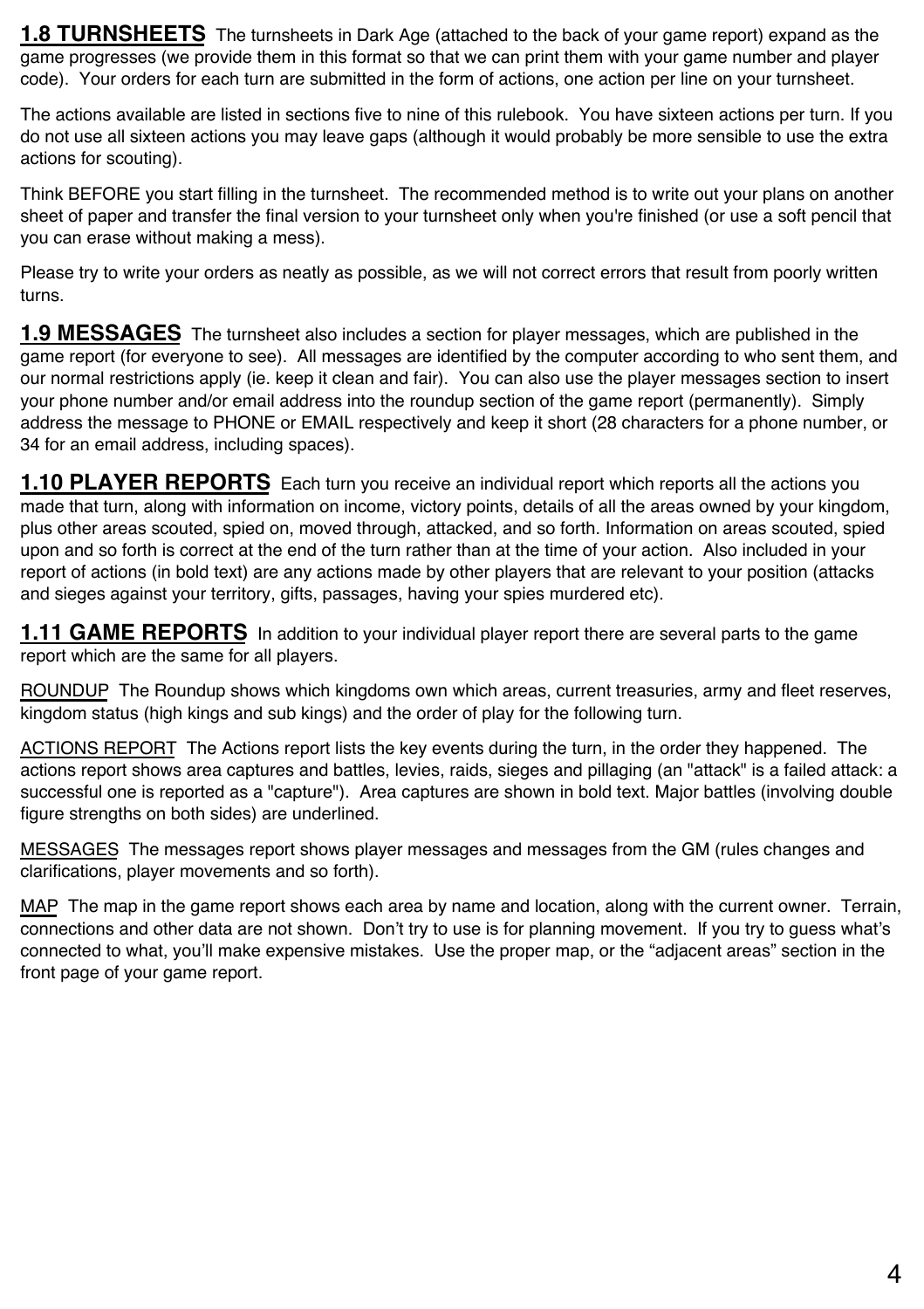# **2 GENERAL RULES**

**2.1 THE MAP** A large copy of the map is provided with this rulebook (if you notice any differences between the information in your game report and the map supplied then please alert the GM immediately). The map is divided up into individual areas, which may contain one of several different types of terrain. Some areas contain cities.

**2.2 AREA & PLAYER CODES** Each area on the map has a three letter code, and although the game reports often give the full names of areas you should always identify areas by these codes. Individual players/ kingdoms are also identified by three letter codes (those given in paragraph 1.2).

Note that there are many cases where areas with similar codes are located close together, especially where an area contains a city with a similar name (eg. LES is Leicestershire and LEI is Leicester). Where possible the codes are such that the code for the city is the first three letters of the full name, and the code for the area in which the city is located ends in an S (eq. Gloucester is GLO, and Gloucs is GLS).

There remains a lot of scope for confusion, so check your map, game reports and turnsheets carefully. The most common error in writing orders is mixing up the codes for areas and the cities inside them.

**2.3 CITIES** In most respects cities are treated as any other distinct areas, but cities connect only to the single area in which they are located (sometimes referred to as the hinterland). It is necessary to move through the hinterland of the city in order to reach the city. The terrain in the surrounding area does not affect the city itself.

An exception is that the five cities in Ireland are all adjacent to sea areas as well as the surrounding land areas (while the land areas are not connected to the sea). This is intended as an encouragement to the Vikings since all five were originally Viking cities.

**2.4 TERRAIN** The terrain types in Dark Age are mountains, forests, wetlands, uplands (also described as hills or rough), lowlands, islands and seas. The terrain type determines the maximum number of population that may survive in an area, and may affect movement (any army moving into a city, mountain, forest or wetland area becomes stuck for the remainder of the turn) and battles in that area (the defence strength may be increased and the losses of the defender in battle may be reduced according to the terrain).

Sea areas are shown on the map by their names with "sea routes" linking them to each other and adjacent land areas. Sea areas are not connected to land areas that look adjacent but which are not connected by sea routes (eg. Severn is adjacent to Sedgemoor, but not to either Exmoor or Cornwall).

Some islands are also shown with "ferry routes" indicating land connections to the mainland. These islands are treated as adjacent to these land areas in the normal way.

**2.5 DEFENCE STRENGTHS** The defence strength for each area in a battle depends on the terrain, the number of armies, plus the fortification and population levels. Areas that do not contain armies or ships (even areas that contain nothing at all) may still defend against attacks (but not very well!).

The defence level of an area is the total number of armies and population in the area, plus whichever is less of the number of armies and population or fortification level and trade level (ie. armies in fortifications count double: population count as armies and trade levels count as forts). See also 2.14. and 3.6. The defence level is increased by one in hills, uplands, islands or rough terrain, two in mountains, forests and wetlands, and three in cities.

**2.6 POPULATION** Each land area has a population level, representing the common subjects of your kingdom going about their daily business. Population do contribute to the defence in a battle, but may not normally be used to attack. Population may be moved around the map, but migrations have a high level of attrition. Expanding your population is the main objective of the game.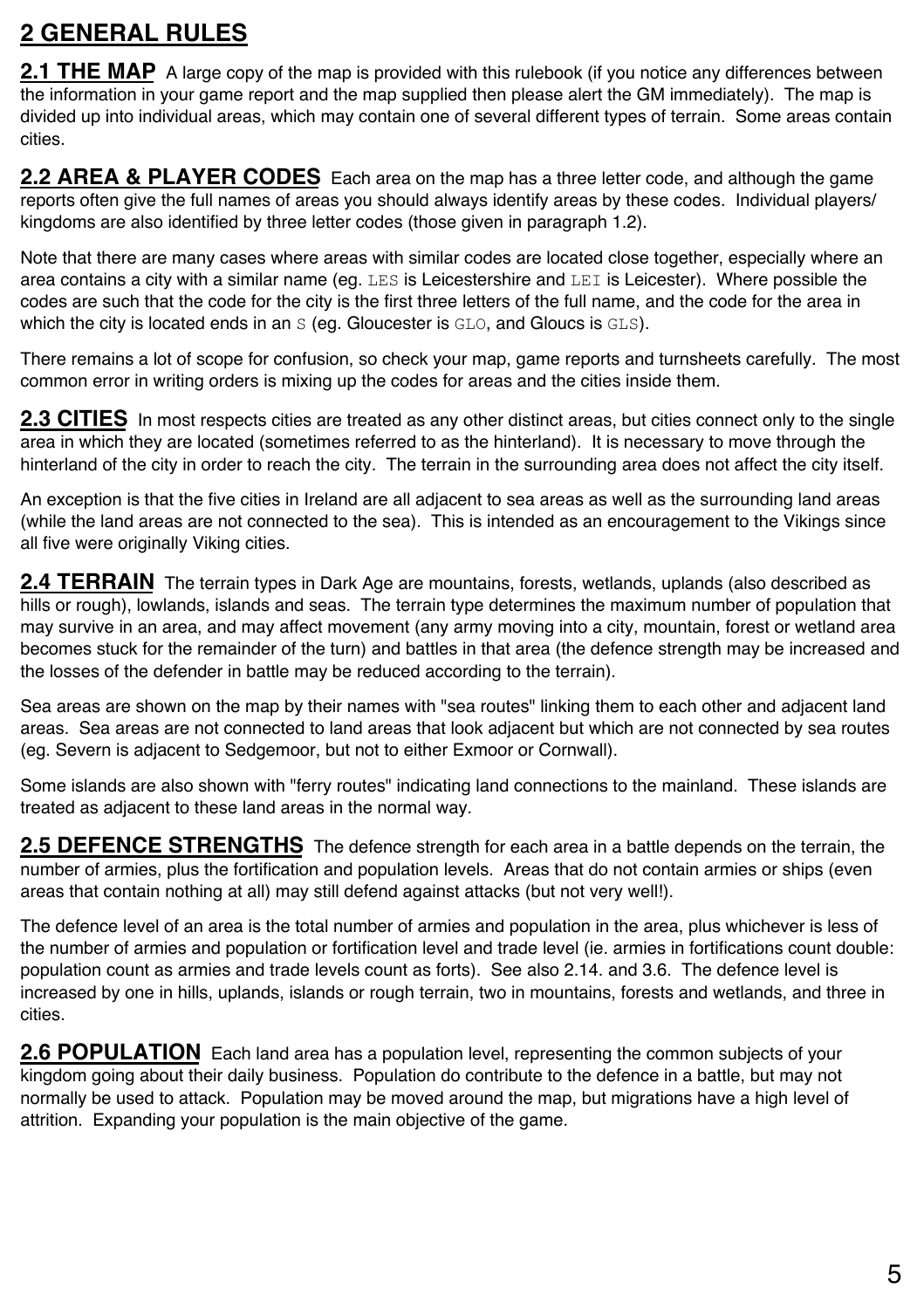**2.7 POPULATION LIMITS** The population limit for each area depends on the terrain type in that area. The limit is enforced only at the end of the turn. You may crowd extra population into an area during the turn (so It is legal to GROW the population in an area and then MIGRATE some away to an adjacent area). The maximum population in each terrain type is as listed in the table below:

Gaelic kingdoms convert any excess population (above the population limit at the end of the turn) to armies with no penalty (see 6.9 for why this makes sense). This happens before "dispersal".

#### **TABLE OF POPULATION LIMITS**

None Sea One Mountains, Wetlands, Forest Two Uplands/Hills, Islands, Rough Three Lowlands, Clear Five City

**2.8 BUILD POINTS & TREASURY** There are no rules for money or resources in Dark Age. The "currency" for actions in the game is build points, usually abbreviated to BPs. The number of BPs available for the coming turn is stated in your game report (don't mix it up with your total income, which is also shown - some of your income will have already been spent on maintenance). Build points are normally spent immediately, although you may also store them in your treasury (separate from your current balance) to be retrieved later (using the CASH and STASH actions – see 9.5 and 9.4).

LEFTOVER BPS If you have any unused BPs left over at the end of the turn they're spent as follows:-

- 1. If any of the leftover BPs were CASHed from your treasury then they're put back
- 2. You LEVY one army into your household (at normal cost).
- 3. You LEVY one army into your reserve (at normal cost).
- 4. Any still left over are STASHed in your treasury if possible (ie. any multiple of three).
- 5. Any left over after this (the last one or two BPs) are spent on an ORDER action.

**2.9 TRADE** The "trade level" of a city represents industry such as commerce, trades, crafts and markets. This produces extra income, both in the city and its "hinterland" (the land area in which the city is located).

**2.10 ARMIES** These represent the trained and armed fighting men of your kingdom. Armies may be moved around the map, and used in attack and defence. Armies cost 3 BPs each to recruit (see LEVY action) but large armies also cost BPs each turn to maintain. Armies may also be allocated "off map" to your army reserve (see 6.2) or household (see 3.14 and 10.7).

**2.11 SHIPS** The may be moved around the sea areas on the map. Ships cost 3 BPs each to build (see LAUNCH action) and cost BPs each turn to maintain. Ships in your fleet reserve require no maintenance.

**2.12 MAINTENANCE** The cost of maintenance and supply is calculated area by area, and not according to your total armies, forts, ships and population. The maintenance cost in each area is a number of BPs equal to half (rounded down) of the total of armies, forts and ships less the number of population, or nothing if this total is less than zero. The cost for each area in shown in the "areas owned" section of your game report.

Maintenance = Half of ( Armies + Forts + Ships - Population )

Households and reserves are included in maintenance costs (each separately as if they're located in an area with a population of five). If you can't pay your maintenance costs then you disband reserves and household troops instead (each army disbanded repays a 1 BP cost). Troops are removed from the biggest first. Armies on the map are not affected: once in play they stay in play unless eliminated or dispersed normally.

2.13 DISPERSAL At the end of each turn if the number of armies in an area is greater than the number of population and fortification levels by more than one then one army is dispersed (it returns to your army reserve and may be called up again later). Sea areas containing more than one ships always suffer the dispersal of one ship, which returns to your fleet reserve. Army dispersals are highlighted in game reports, but ship dispersals are not. Dispersal is applied before maintenance is calculated.

*Note: Armies in Dark Age times were not professional in nature, and mostly fought for obligations due or plunder expected. Large concentrations of forces would disperse quite rapidly as the men drifted home.*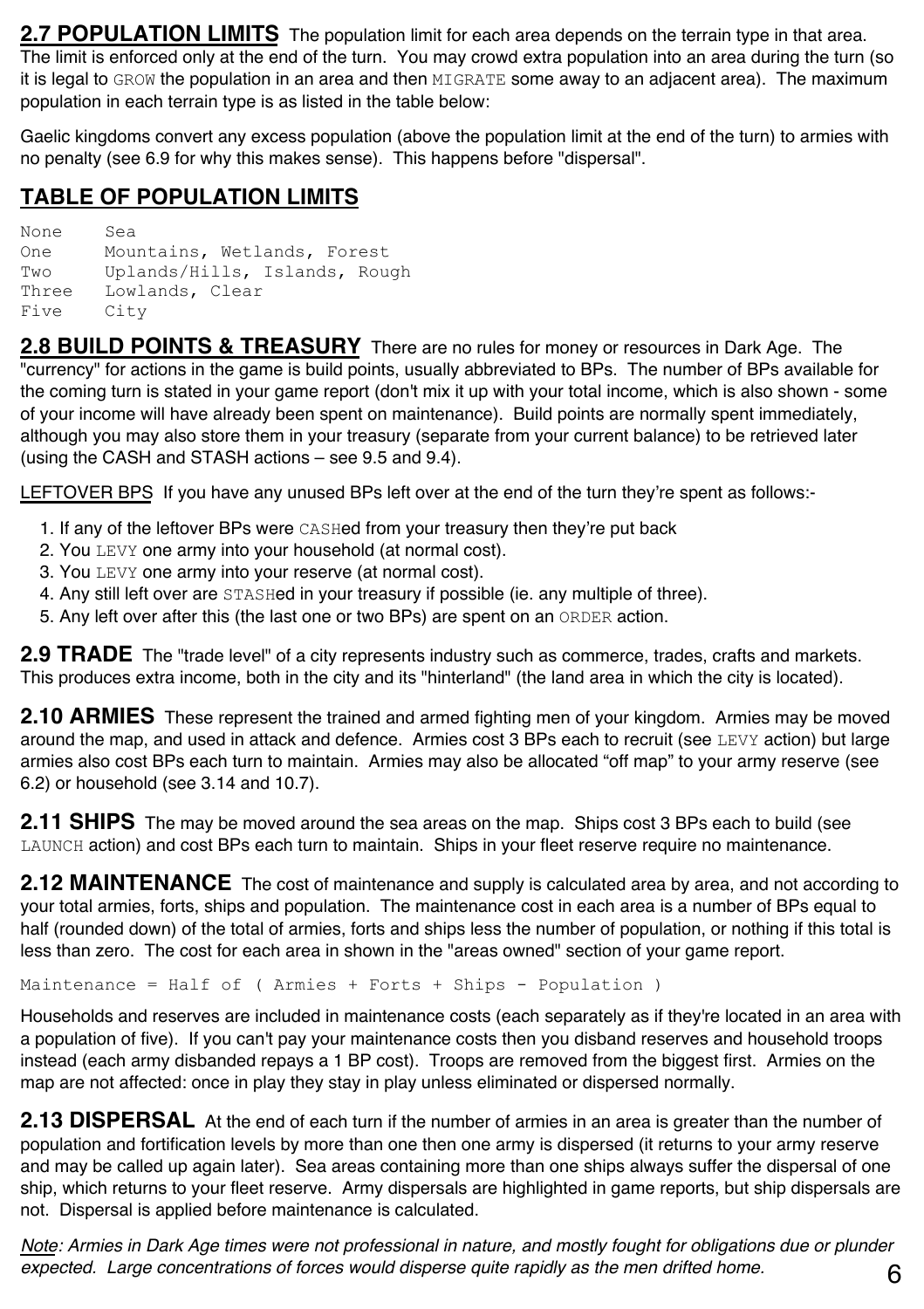**2.14 FORTIFICATIONS** Each fortification level in an area doubles the defensive value of one defending army or population. Fortifications cost 1 BP per level to build, may not be moved once built, cost extra to maintain, but may be dismantled. Each time an area is captured after a battle the fortification level of that area is reduced by one.

**2.15 INCOME** The normal income (in BPs) from each area you control is equal to the population in that area. Income is actually added to your balance at the end of the previous turn, and maintenance deducted, so that the balance shown in your player report is the number of BPs available for the coming turn. Your game report shows separate totals for "income" (which is what you earned), "BPs" (which is what you've got available to spend, after maintaining your armies etc) and "treasury" (see 2.8).

VIKINGS: Viking kingdoms receive extra BPs in income each turn (representing the income from their homelands) equal to the turn number. The extra does not apply to a new Viking kingdom the turn it is formed.

TRADE: Income from trade levels is paid into your treasury (rather than current balance) each turn, and for each city is equal to whichever is less of the population and trade level (but see blockades, paragraph 2.16). The same is paid into the treasury of the owner of the hinterland of the city (even if it's owned by a different player).

**2.16 BLOCKADE** A city is considered to be blockaded if the surrounding area (the hinterland) is owned by a different player to the owner of the city and contains a number of armies greater than half the total population and armies inside the city. A blockaded city produces no income and may not make BUILD, FORTIFY, GROW, LEVY, MIGRATE, PILLAGE, RAZE or RESERVE actions. DISBAND actions are allowed. Blockades are automatic, and occur whenever you control an area with a city in it that you don't own (provided you have enough troops).

*Note: A blockade is a reasonable alternative to conducting a siege against a well defended city. The owner of the city must either negotiate for the blockade to be lifted, or defeat the army. But if the city is rich you may want to avoid blockading it so as to earn your share of income from trade.*

*Note: The cities in Ireland may be blockaded in the normal way although if you do not control the adjacent sea area then the blockade is unlikely to last very long (the owner will simply ship troops in from outside).*

**2.17 ORDER OF PLAY** The order of play in "Dark Age" is an extremely important feature of the game, which has many implications for the way the game is played. The game is adjudicated in sequence, one action at a time in strict order. One action is processed for each player in turn, in the order given on the turnsheet (ie. the first action is processed for each player, then the second action for each player, and so on).

The order in which each round of actions is processed is fixed for the turn, but players may spend build points to change the order for the following turn (see 9.1). The order of play for a given turn may be extremely important. The initial order of play (for the first turn) is random.

**2.18 UNOWNED AREAS** At the start of each turn, before any player actions are processed, one random action is processed for each area which is unowned (except cities under blockade). These actions are not subject to the normal rules, and may increase the fortification or population level, or levy an army. Army levies are possible (but less likely) in areas with insufficient income to pay for them. Population can appear in unpopulated areas (for this reason you may wish to abandon such areas until the population returns).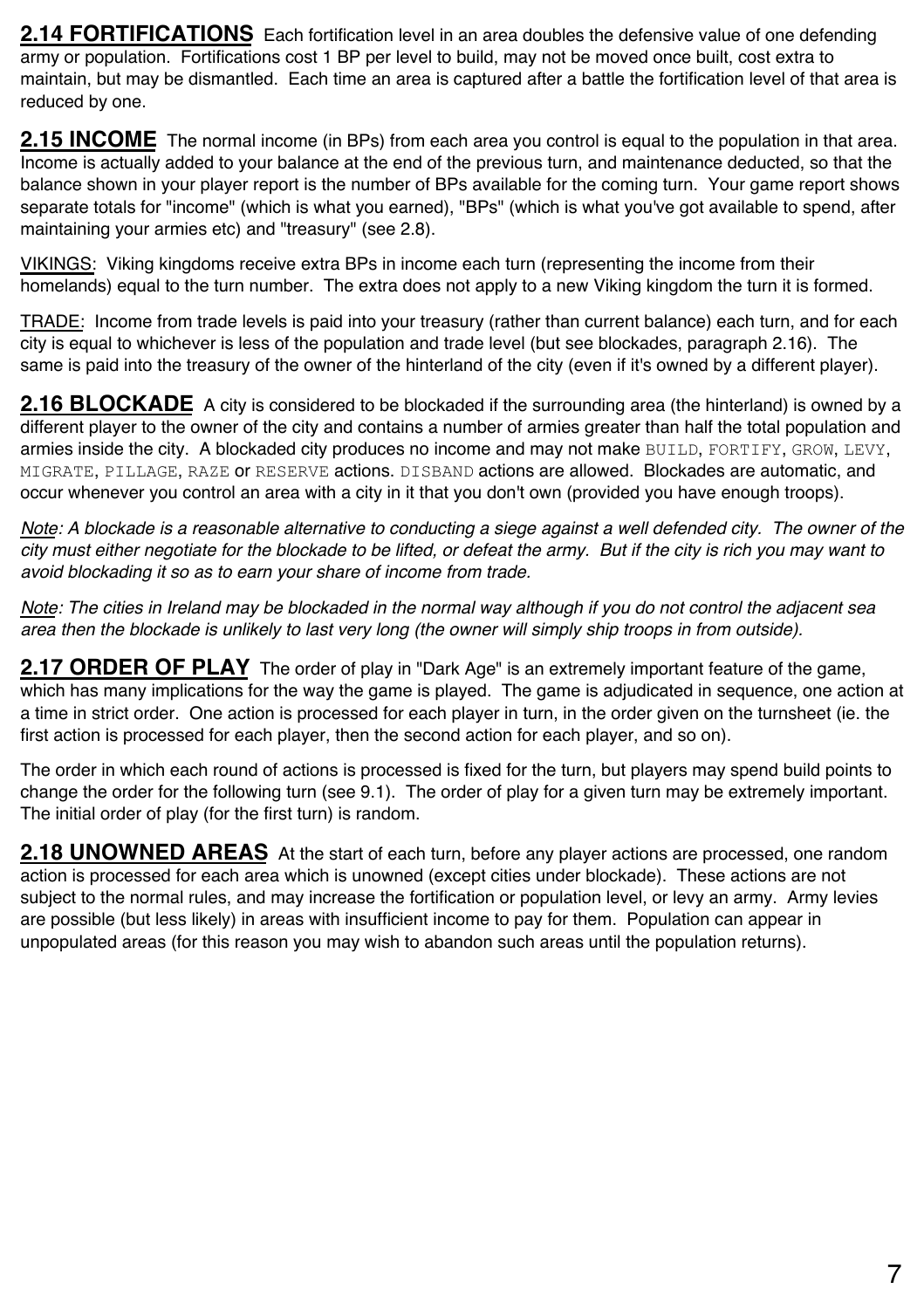## **3 MOVEMENT & BATTLES**

**3.1 MOVEMENT** The movement of armies in Dark Age is from one area to any adiacent area in a single action. There are four different actions that move armies from one area to another (MOVE, ASSAULT, PROBE and OVERRUN: see 5.2, 5.3, 5.4 and 5.5) and two that involve attacking another area without attempting to move (RAID and SIEGE see 5.10 and 5.13). There are two actions for sea movement (SHIPS and CONVOY: see paragraphs 8.3 and 8.4 for sea movement of ships and armies respectively). For population movements see migrations (paragraph 5.14). Movement is normally continuous: having moved from one area to another it is possible to move subsequently from that area into another later in the same turn (or even back into the one you started in, if you really wish).

**3.2 MOVE COSTS** All move or attack actions require BPs, and if you do not have sufficient BPs to spend then the action will fail. An assault action costs 2 BPs, and move, probe and overrun actions cost 1 BP. Ship movements and convoy actions cost 1 BP.

**3.3 ATTACKS** There is no distinction between a move and an attack: an attack is simply any attempt to move armies into an area that you don't own (the raid and siege actions are exceptions: they're treated like move actions, but the actual move is always abandoned). In these rules the actual transfers of armies between areas are often referred to as "moves", while raids, sieges and opposed moves are referred to as "attacks". If you order a siege, raid or assault against an area that you already own then the action will fail. If you order a move, probe or overrun against an area that you already own then the armies involved will be unopposed and no battle will take place. If a move fails then any attackers which survive return to the area they attacked from.

**3.4 BATTLES** A battle occurs whenever armies belonging to one kingdom attempt to move to an area not owned by that kingdom (exception: see passage rules, paragraph 5.12). How the battle is resolved will depend on the action used by the attacker (one of MOVE, OVERRUN, PROBE, ASSAULT, SHIPS, RAID or SIEGE) and whether or not there is a retreat ordered or an ambush prepared by the defender against that particular attack. All attacks result in a battle, even if the area being attacked is unowned or contains no defenders (armies or population).

**3.5 RESULTS OF BATTLES** A battle may involve several phases, during which each loses a number of armies according to the strength of the opposition and the terrain. Losses are normally calculated and applied simultaneously. Fractional losses are ignored. A battle ends when either the attacking armies are wiped out, the defending armies are wiped out, or the attacker gives up the attack. The attacker is considered to have won the battle if the defending armies are wiped out and the attacking armies are not.

A proportion of the armies lost in each land battle are dispersed rather than being destroyed. They're added back to the army reserves of their respective kingdoms at the end of the turn (at the same time as other dispersals).

More details of the methods used for deciding battles are given separately in section five according to the actions used by the attacker.

*Note: Only armies suffer losses during a battle (although the population and fortification levels may be reduced as a result of the battle) and it is the number of surviving armies that decides the result of a battle.*

**3.6 TERRAIN** The losses of the defender in a battle are reduced by one in wetlands, forest and mountains. See also 2.15.

**3.7 GETTING STUCK** Any armies in an area may become "stuck" in that area for the duration of the turn. This happens when an army is ambushed, enters a city, mountain, forest or wetlands area, makes an ASSAULT, PROBE or SIEGE action, or there's a RESERVE action in the area.

It is important to note that it is the area that becomes "sticky" rather than the army that becomes "stuck" (another army belonging to the same kingdom moving into the same area also becomes stuck). Note that it is normally the attacker which gets stuck, not the defender, so it is not normally possible to stop the movement of an enemy by attacking him (the exception is if you trigger an ambush).

**3.8 SEA MOVEMENT** Armies may only move around at sea with the help of ships. Ships may not move to land areas.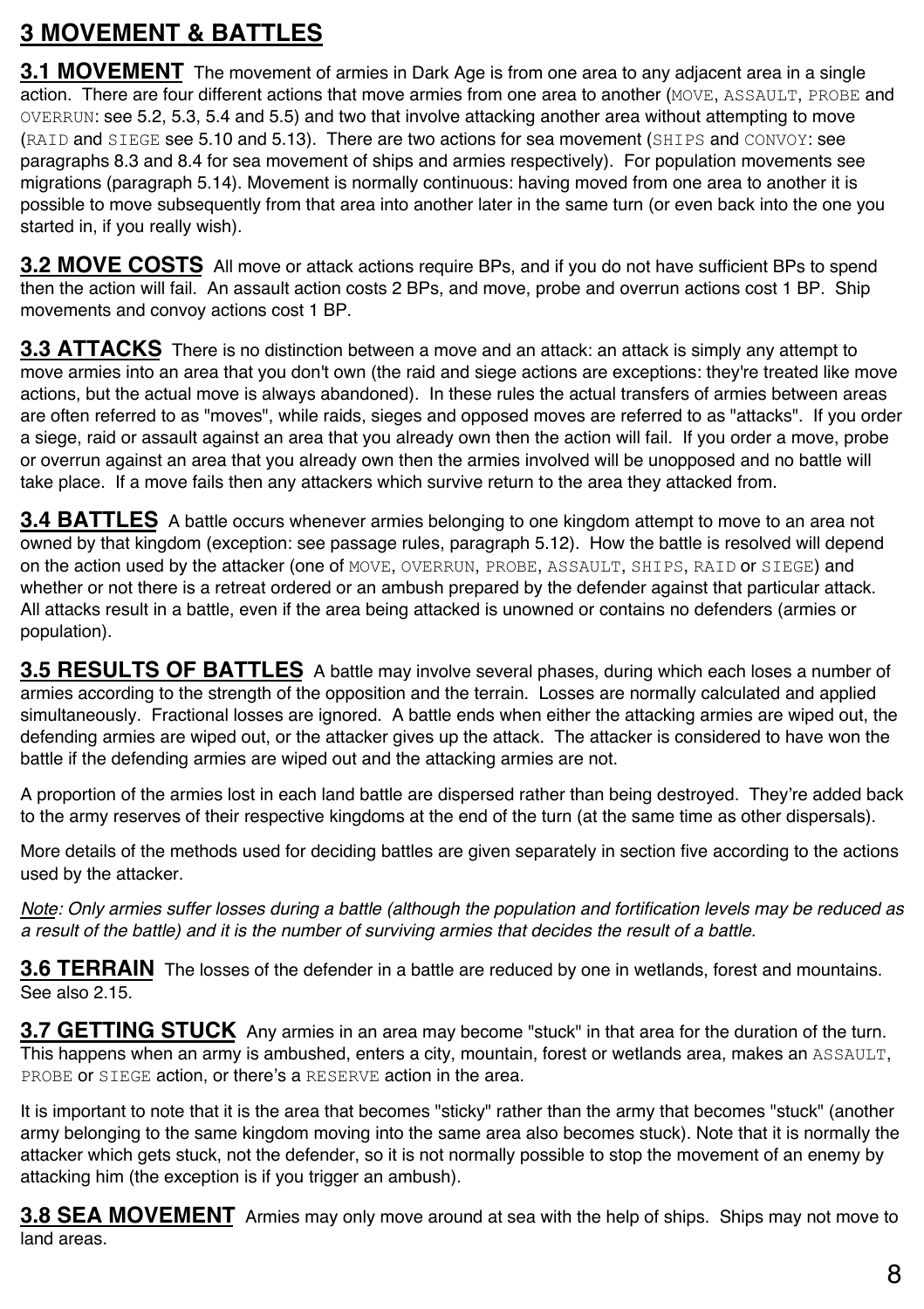**3.9 DEFENCE MODE** For each land area there is a defence mode, a retreat location and ambush location. The defence mode will be one of AMBUSH, RETREAT or DEFEND. These may be changed by using the actions of the same name (see paragraphs 5.6 to 5.8). At the start of the game the defence mode for all areas is RETREAT. There are no defence modes for sea areas.

**3.10 DEFEND** If the defence mode in an area is DEFEND then your armies in that area stand and fight if attacked. And area also defends if the defence mode is RETREAT but no retreat location is set (or it's set to be somewhere not owned by the same kingdom).

**3.11 RETREATS** If the defence mode is RETREAT, the retreat location is adjacent and owned by the defender, and the attacking armies outnumber the defending armies and the defence level, then the defending armies retreat before the battle takes place (there will still be a battle if there are any defenders other than armies). If the retreat location is not adjacent or not owned by the defender then the defender acts as if the defence mode is DEFEND.

When a Gaelic-owned area is attacked by a non-Gaelic kingdom and a retreat is triggered then the population converts to armies and retreats as well (see 6.9 for why this makes sense).

**3.12 RETREAT LOCATIONS** Retreats and retreat locations may be set by using the RETREAT action (see 5.7) but every time that an army moves from one area to another it always resets the retreat location in the area to which it moves to be the area from which it came (ie. armies always try to retreat to wherever they came from, unless you order them differently).

*NOTE: At the start of the game all areas should have retreat mode set, but no retreat location. It's a good idea to get these set as soon as possible (or replaced with ambushes, if you don't want to retreat).*

**3.13 AMBUSHES** If the defender has an ambush set against the area from which a MOVE, ASSAULT or OVERRUN action is made then any losses inflicted on the attacker are made before any losses inflicted on the defender are calculated (ie. a successful ambush gives the defending side first shot), the attacker suffers an extra loss in each round of battle and the area becomes sticky (see 3.7). Ambushes have no effect on PROBE or STEGE actions. Ambushes do not work if the defender has no armies in the area and cannot be set in cities.

**3.14 HOUSEHOLDS** If your household is located in a land area (other than a city) that is attacked then your household troops appear in that area (immediately, in time for the battle and before any retreat is decided). Once your troops have deployed from your household they become normal armies the same as any others (if you want to a build a new household you must do it the same way as before).

If your household is in a city and the hinterland of that city is captured by another kingdom then your household troops appear in the city (they don't defend the hinterland if they're placed in the city). Households never deploy at sea or in response to a city being attacked.

**3.15 LOAN TROOPS** Kingdoms may loan troops to each other, from the reserve of one kingdom to the reserve of the other. A kingdom may loan troops to ONE other kingdom and may borrow troops from ONE other kingdom (but you are allowed to borrow from one kingdom and loan to a different one). Armies which are loaned out, or come back after a loan, cannot be used until the following turn.

See 6.11 to 6.14 for the BORROW, LOAN, RETURN and RECALL actions.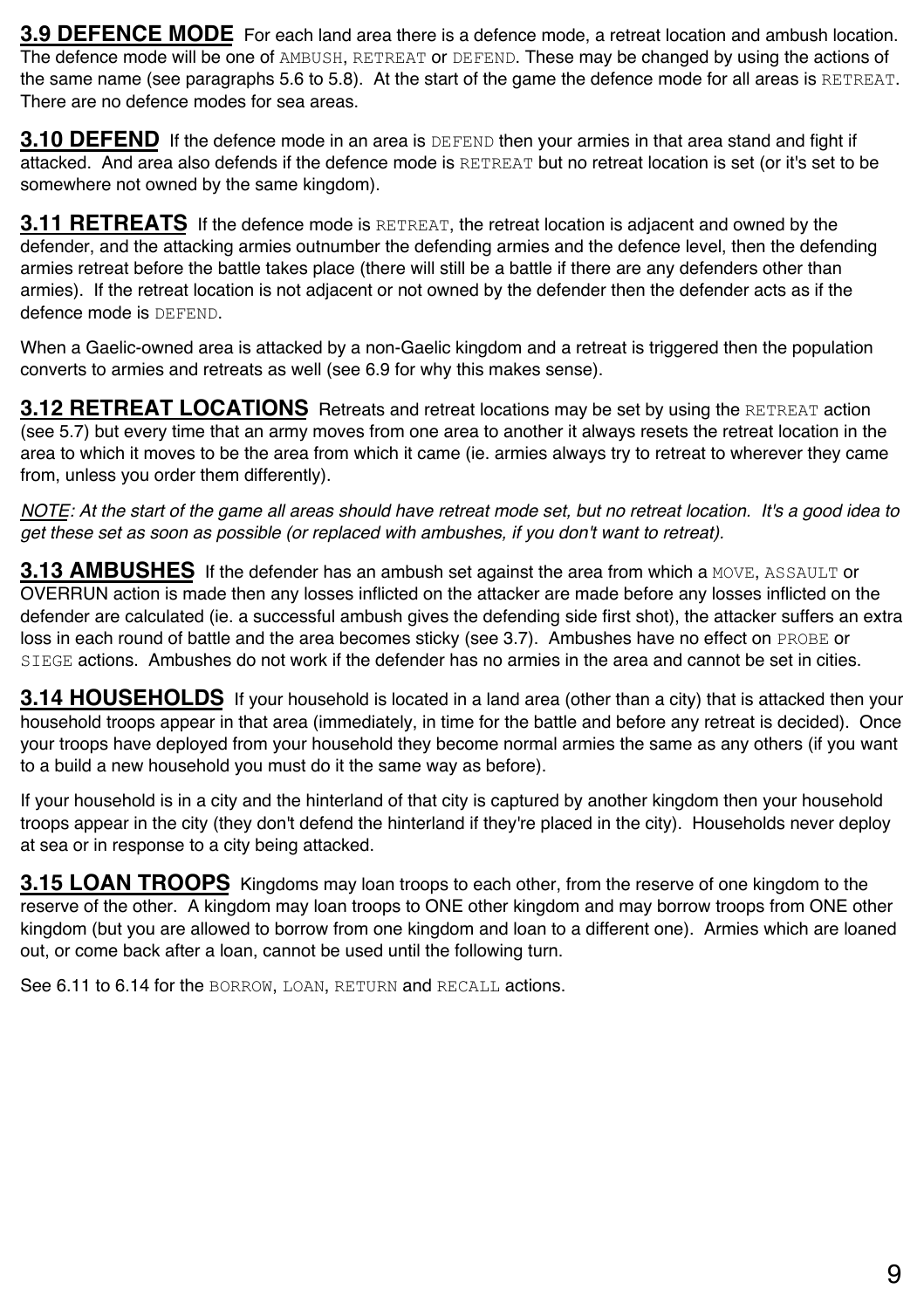### **4 WINNING & LOSING**

**4.1 ELIMINATION** A kingdom that has no territories and no fleet reserve, or no build points, no treasury and no income, is eliminated from the game.

Note: If you've been forced off the map then you can't get back on, except with a FLEET action (and you can't build new ships unless you're on the map). It is possible to recover from having no income and no BPs if you've got stuff on the map (using tax actions) but just taking care not to empty your treasury is enough to ensure you're not eliminated that way.

**4.2 VICTORY POINTS** Every three to five turns there is a census turn, at the end of which each kingdom scores victory points (VPs) equal to the total population of all the areas it controls. Census turns are not indicated in advance, and are selected at random (the first will be turn three, four or five, and each subsequent census turn will be three, four or five turns after the last). Each census turn extra VPs may be gained by claiming the position of high king if other kingdoms recognise your claim.

Each time a kingdom loses an area that area contains population, then one VP is deducted for each population (minimum of 1 VP). The same penalty is paid when population is lost due to exceeding population limits (see 2.7) and for each population and trade level eliminated when pillaging (see 9.3). A Viking kingdom also gains one victory point each time it eliminates population belonging to another kingdom (by capturing an area or making a successful raid). These apply any turn, not just census turns.

**4.3 VICTORY CONDITIONS** To win a game of Dark Age you must achieve one of the three victory conditions listed below. The game ends on the NEXT census turn AFTER one of the victory conditions is achieved if ANY of the victory conditions is met on THAT turn (it doesn't have to be the same victory condition, or the same player). If no win condition applies then the game continues. A warning is given in the game report when a possible win has been achieved (so you get warning that the game end is approaching, and a few turns to do something about it).

RUNAWAY WIN: You have the highest total of victory points, and your total is at least double the next highest.

KNOCKOUT WIN: You have the highest total of victory points, and your total is at least 40% of the total victory points of all the surviving players.

POINTS WIN: You have the highest total of victory points, and your total is greater than a target set at the start of the game, normally the maximum total population that will fit on the map (currently 393).

**4.4 PRIZE DISCOUNTS** All players who complete a normal part in the game (ie. provided you don't drop out) receive a discount for future games of Dark Age, in the form of bonus turns which may be claimed each and every time a player buys ten or more turn credits in the same game in a single payment (any discount that applies will be shown in your game report along with your credits).

A player that achieves a runaway win or knockout win receives a discount of three turns (ie. each time that player pays for ten turns, he/she is actually credited with thirteen turns). A player that achieves a points win receives a discount of two turns. A player that is knocked out while still playing, or survives to the end of the game in a points win receives a discount of one turn. Discounts may be accumulated up to a total of ten (ie. turns become half price).

Dropouts forfeit all accumulated discounts, including those in other games already in progress (resignations may or may not forfeit discounts, at the discretion of the GM).

Discounts available to be carried forward (along with any left over credits) are listed in the end game report. It is your responsibility to ensure that your discount is kept up to date, and to inform the GM of your current discount when you join a new game (it is simple for a GM to check on a discount when you claim it, but would be very time consuming check on possible discounts by routine).

**4.5 GAME END** The end game report includes a slip for your to return to us to say whether you want to join a new game, and what to do with any turns credits you have left over. If you don't return this reasonably promptly and still have any leftover turn credits then we'll normally put you straight into the next game to start (usually with the same kingdom again). The same applies to players that buy starts and don't send in kingdom preferences (after a while they get chucked into a game anyway).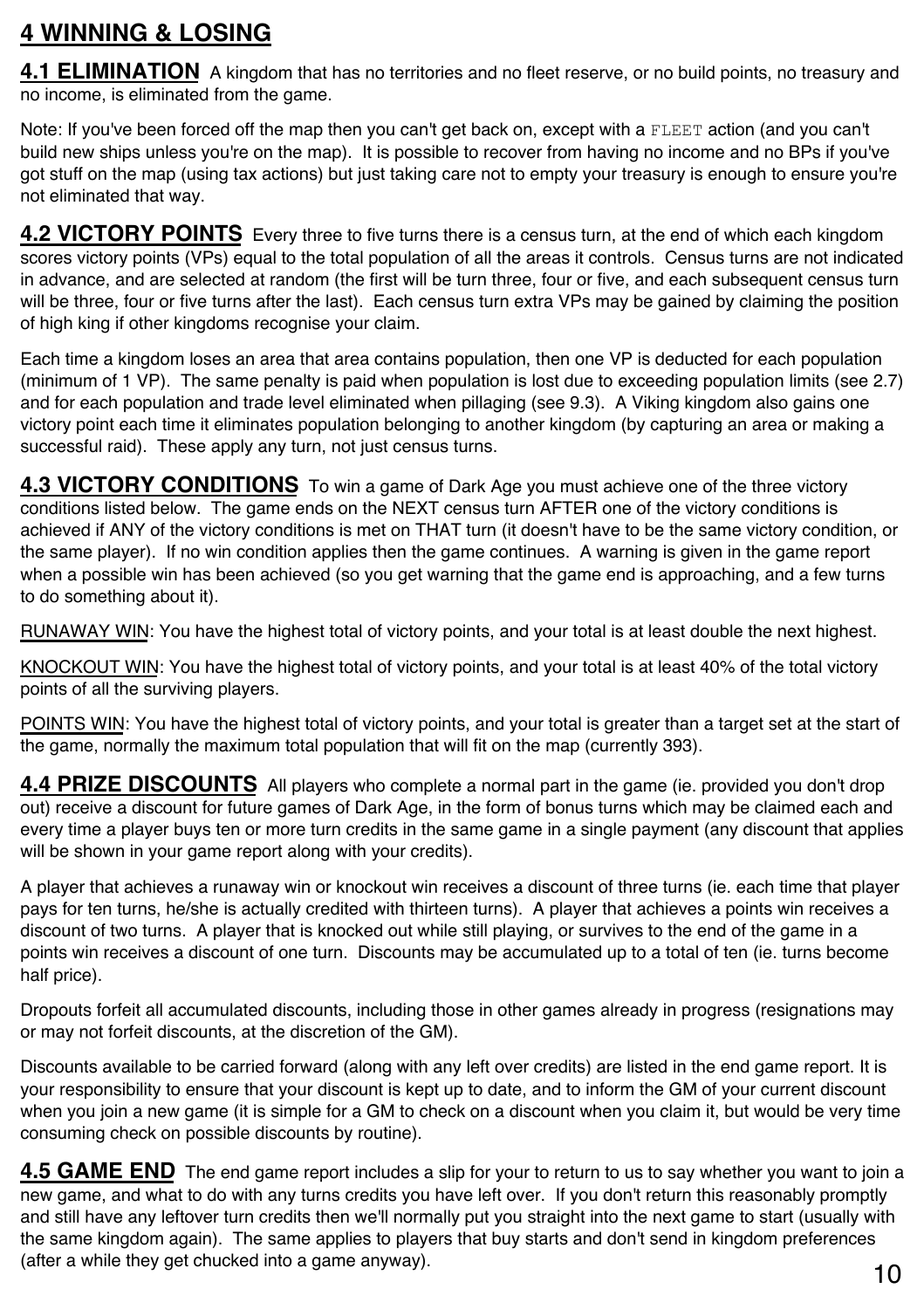## **5 MOVE & ATTACK ACTIONS**

**5.1 ORDER FORMATS** With all move or attack actions you may give either an actual number of armies in the "number" box (eg. MOVE HRS BDS 3), or "all but" a number of armies (eg. MOVE HRS BDS AB-2). If you enter no number at all in the "number" box then this is treated as "all but none" (ie. move all the armies, however many there are).

If there are fewer armies available than you ordered (and you ordered an actual number) then the action fails (having ordered an attack with a specific number of armies, you probably don't want to go ahead if half you armies have failed to turn up, or have been lost in another attack).

*Note: The "all" and "all but" order formats are not normally available for actions other than moves and attacks (they're not available unless these rules say they are).*

**5.2 MOVE** The MOVE action is used to move armies from one area to an adiacent area. In an opposed MOVE action the battle consists of a single round. Each side takes losses of half the strength on the other side, and the weaker side also takes losses equal to half of the difference in strengths. The attacker gives up the attack if the defending armies are not wiped out. The cost is 1 BP.

Format [ "MOVE" ] [ WHERE FROM ] [ WHERE TO ] [ NUMBER OF ARMIES ]

**5.3 ASSAULT** An assault is a carefully planned all-out attack. In an ASSAULT battle the battle continues until one side or the other is wiped out. Each side takes losses of one third of the strength on the other side, and the weaker side also takes losses of one third of the difference in strengths. An army that makes an assault may not continue moving during the rest of the turn. The cost is 2 BPs.

Format [ "ASSAULT" ] [ WHERE FROM ] [ WHERE TO ] [ NUMBER OF ARMIES ]

**5.4 PROBE** A probe is a cautious attack, used to avoid the effects of ambushes or where you're uncertain of the strength of the defenders. In a PROBE battle each side takes losses of one third of the strength of the other side. The attacker gives up if the defending armies are not wiped out. An army that makes a probe action may not continue moving during the rest of the turn. Probe actions cannot be ambushed and are not allowed against cities. The cost is 1 BP.

Format [ "PROBE" ] [ WHERE FROM ] [ WHERE TO ] [ NUMBER OF ARMIES ]

**5.5 OVERRUN** An overrun attack is an attempt to sweep the opposition aside with a rapid advance, assuming overwhelming odds in favour of the attacker. If successful the attacker will suffer a minimum of losses, and the defender will be routed. If unsuccessful the attacker will be thrown into confusion and forced to fight to the finish. An overrun attack may be effective in dislodging a small army from a strong defensive position (fortifications, defensive terrain or high population) as well as in overwhelming weak forces. Overrun attacks against cities are not allowed. The cost is 1 BP.

In an OVERRUN battle the weaker side loses one third of the difference in strengths. If the defending armies are not wiped out in this first phase then the attack continues as an ASSAULT, except that the attacker loses one extra army in each round of the battle.

```
Format [ "OVERRUN" ] [ WHERE FROM ] [ WHERE TO ] [ NUMBER OF ARMIES ]
```
**5.6 AMBUSH** The AMBUSH action sets an ambush (ie. change the defence mode to AMBUSH) in a land area against an attack from an adjacent area. To be effective the AMBUSH action must be made before the MOVE, OVERRUN or ASSAULT action (earlier in the same turn or in a previous turn). Ambushes are remembered from turn to turn, and shown on your game report. Each area may have only one ambush set at a time: if you set a new one then the old one is cancelled. You can't set an ambush in a city. There is no cost in BPs. See also paragraph 3.13.

Format [ "AMBUSH" ] [ WHERE ] [ WHERE AGAINST ] [ NOT USED ]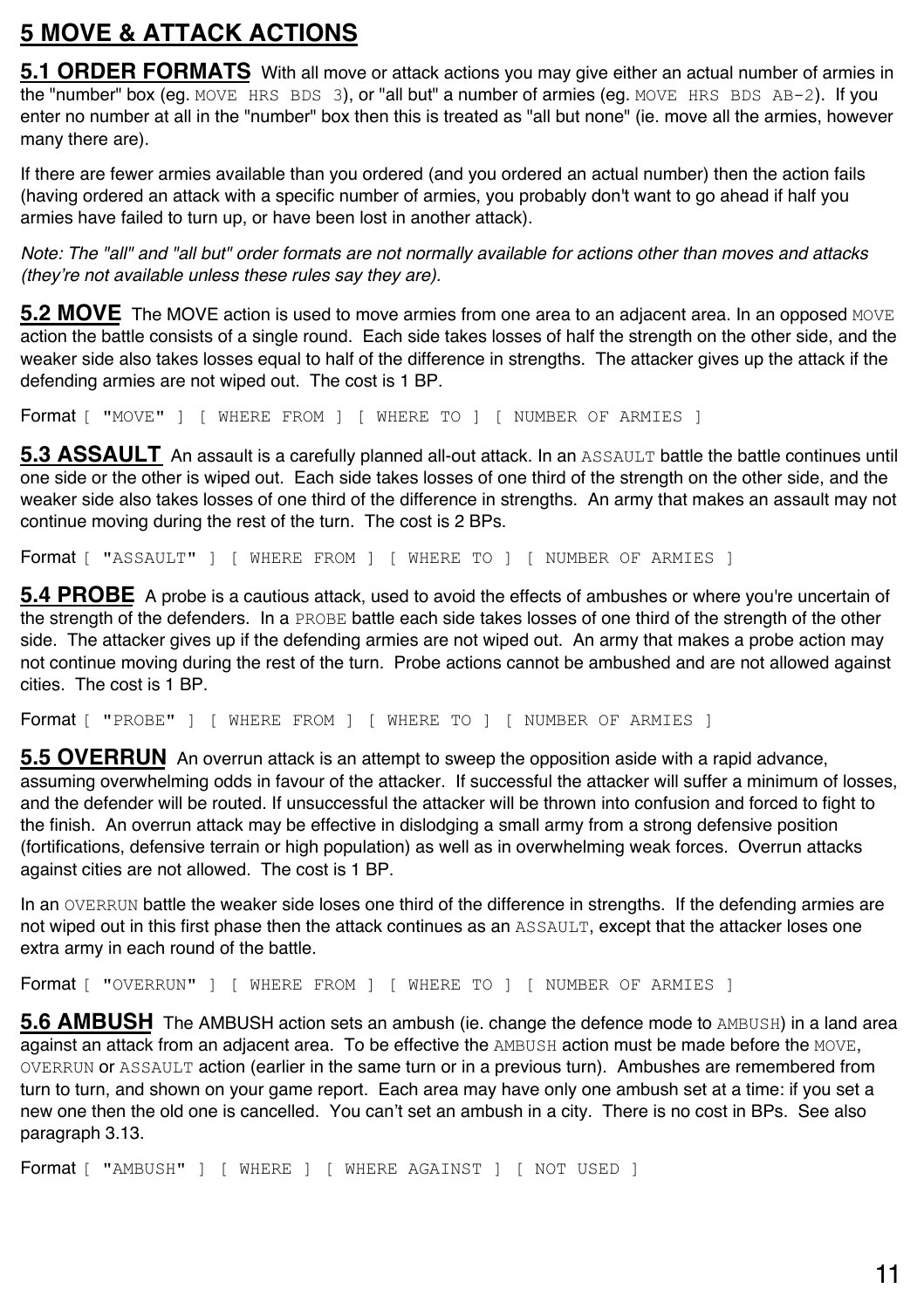**5.7 RETREAT** The RETREAT action sets a retreat (ie. changes the defence mode to RETREAT) in a land area, and selects a retreat location to an adjacent land area. If the area is not adjacent then the action fails. If you do not specify an area, then the retreat location is unchanged. Retreats are remembered from turn to turn, and shown on your game report. There is no cost in BPs.

Format [ "RETREAT" ] [ FROM WHERE ] [ TO WHERE ] [ NOT USED ]

**5.8 DEFEND** The DEFEND action changes the defence mode in a land area to DEFEND, to cancel previous AMBUSH or RETREAT orders. There is no cost in BPs.

Format [ "DEFEND" ] [ FROM WHERE ] [ NOT USED ] [ NOT USED ]

**5.9 AREA CAPTURES** When an area is captured by an attacker of a different nationality to the defender then the defender loses one victory point and the population, fortification and trade levels of the area are reduced by one. Unowned areas count as belonging to a different nationality.

Note that population and forts are not destroyed in a battle, even though they contribute to the strength of the defender, but are reduced after the battle if the area is captured.

**5.10 RAIDS** A RAID action is similar to a move action, except that in a raid the attacker always gives up the attack, whatever the result of the battle. Raids are not allowed against cities. The cost is 1 BP. If the defence mode is RETREAT then the defending armies may retreat before battle (in the usual way: see 3.11).

The attacker loses an army if the defence level is greater than zero (after retreats, if any). The defender loses an army unless there is a successful ambush or the area is mountains, wetlands or forest. If the defender has no surviving armies in the area, and the attacker is not wiped out, then the area is pillaged (see paragraph 9.3) even though the area is not captured (and there's no VP cost for the attacker when pillaging in a raid).

Format [ "RAID" ] [ WHERE FROM ] [ WHERE TO ] [ NOT USED ]

*Note: Raiding has no effect on armies standing in difficult terrain (like Sherwood Forest, for instance).*

**5.11 VIKING RAIDS & CONQUESTS** Each time a Viking kingdom makes a successful attack (on land or at sea, or a raid) against another kingdom (including other Vikings) by making a successful attack or raid, then it gains extra victory points, additional ships (added to the fleet reserve) and plunder (added to the treasury). The bonus is one for winning a battle, one extra if population was captured or eliminated, and another if a trade level was captured or eliminated.

The Gaelic kingdoms (Picts, Scots, and Irish) are now included in the plunder rule the same as the vikings (except they get army reserves, no ships).

**5.12 PASSAGE** The PASSAGE action may be used to allow an army belonging to another kingdom to pass through a land area that you own. The ownership of the area does change when the army moves in, but is restored at the end of the turn (after all actions have been processed, but before income is calculated) IF the kingdom which was allowed passage is still the owner of the area AND the area contains no armies. If you have any armies in the area when another kingdom attempts to move into that area then a battle will occur, even if passage has been allowed. If no battle occurs when the area changes hands, then the fortifications and population of the area are not reduced.

Format [ "PASSAGE" ] [ WHICH AREA ] [ WHICH KINGDOM ] [ NOT USED ]

*Note: If you let someone else's army into your territory there is no guarantee that they will leave again. Sometimes people use* PASSAGE *actions to transfer areas from one kingdom to another without conflict.*

*Passage actions don't work at sea because they're not needed. You have to remove your forces for a passage action to work, and there isn't anything else in a sea area that can actually belong to anyone.*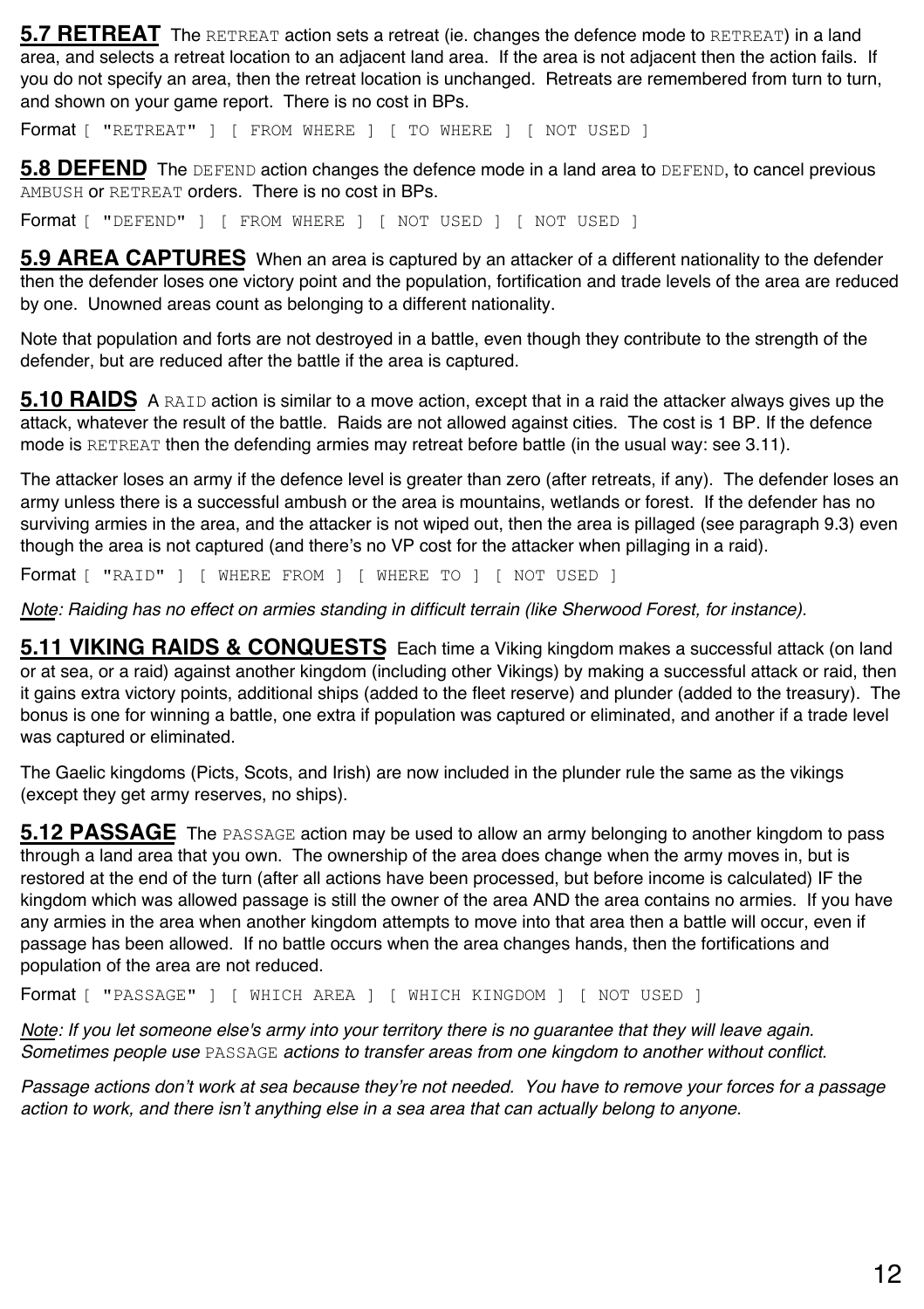**5.13 SIEGE** The purpose of a siege is to wear down the defences of a city so that it may be captured by a normal move or assault. SIEGE actions are allowed only against cities, and may only be made from the area surrounding that city. They can't be ambushed. You may not make a siege action in an area where you do not have any armies. Each siege action costs one BP. The defender loses an army if he has any armies in the city, or a fortification if he has fortifications and no armies, or one population otherwise. If the defender loses an army then the attacker loses one army also. Sieges make an area sticky, but stuck armies may conduct sieges (so multiple siege actions are permitted in the same turn).

Format [ "SIEGE" ] [ WHERE FROM ] [ WHERE TO ] [ NOT USED ]

**5.14 MIGRATE** The MIGRATE action is used to move population from one area to an adiacent area. There is no cost in BPs, but one additional population is lost in the area from which the migration is made (ie. if you migrate one population from A to B, then the population in B will increase by one, and the population of A will decrease by two). The action will fail if you do not have enough population in the area for the number migrated AND the additional loss. You may not make GROW actions in areas into which there has been a migration that turn. Migrations into areas that you do not own are nor normally permitted (even if the area is otherwise unowned). Migrations are not allowed from cities under blockade.

Note that you CAN grow in the area you migrated from, provided you left some population behind, or you can grow BEFORE migrating (it's usual to do the two together, either by grow-and-migrate or migrate-and-grow).

*In order to make a migration from an area you must have at least two population (one to move, and one to be*  lost). It is normally better to have at least three, so that there is still some population left in the area after you've *migrated away.*

Format [ "MIGRATE" ] [ WHERE FROM ] [ WHERE TO ] [ HOW MANY ]

**5.15 BARBARIAN INVASIONS** In Dark Age the only kingdoms that may make barbarian invasions are the Irish, Scots and Picts (the Gaelic kingdoms). In Barbarians at the Gate all kingdoms except the Romans and Persians can use barbarian invasions. A barbarian invasion is an additional form of attack against an area you do not own. Nothing is actually moved but one population is lost by the attacker. The defender loses one army, fort or population (in that order of preference). Barbarian invasions are not allowed against cities. There is no cost in BPs.

Format [ "INVADE" ] [ WHERE FROM ] [ WHERE TO ] [ NOT USED ]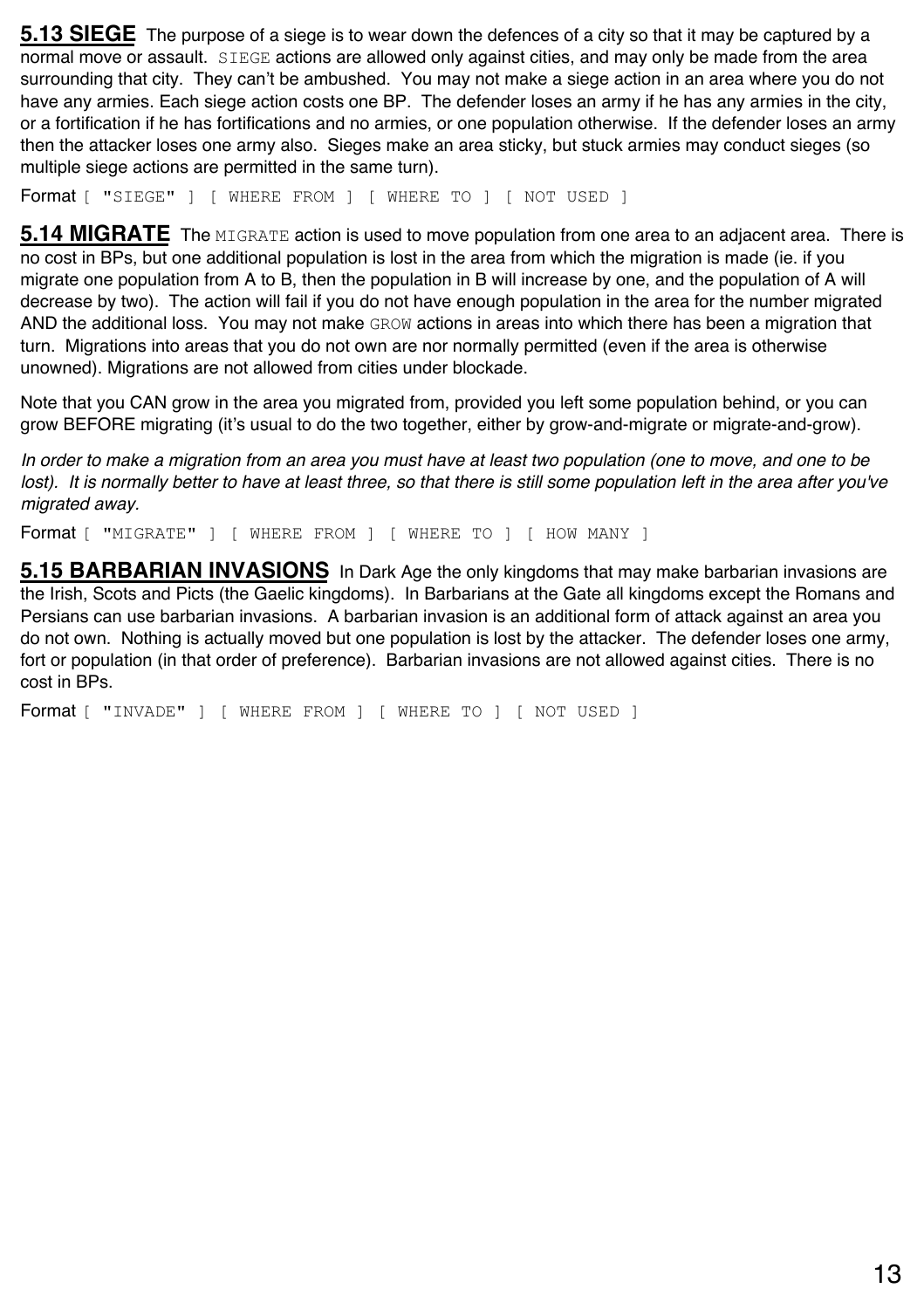## **6 BUILD ACTIONS**

**6.1 LEVY** The LEVY action is used to raise new armies in areas owned by your own kingdom. The cost is 3 BPs per army raised. LEVY actions may not be made in cities under blockade. Armies may move, attack and defend in subsequent actions the same turn as they are levied. Levy actions do not make an area sticky.

NUMBER You may not levy more armies in an area in a single action than there is population in that area (if you order more, then the number will be reduced). If you don't give a number, then only one army is levied. The ALL and "ALL BUT" formats (see 5.1) may be used.

UNOWNED AREAS Levy actions may raise armies in areas that are unowned, at the normal cost. In this case the area (and the army raised) remain unowned (but this may be useful is providing a buffer against another kingdom, or to cause inconvenience for a rival).

LOST AREAS Levy actions may be used in areas you don't own, but did own at the start of the turn, provided there are no armies in the area at the time of the action (if successful the newly levied army recaptures the area).

Formats [ "LEVY" ] [ WHERE ] [ NOT USED ] [ NUMBER OF ARMIES ] levying on the map

Many players use action sixteen to "levy all" into their biggest city, so that unused BPs are spent on raising armies rather than being stashed in the treasury. It's often wise to do this even if you think you're going to spend all your BPs during the turn (it only takes a misorder, or interference from an opponent, and your whole turn can be thrown unto chaos). A "levy all" is still restricted by population.

**6.2 RESERVE** The RESERVE action is used to place armies from your reserve on the map. The cost is one BP per army placed. You may not make RESERVE actions in the same turn after attempting a DISBAND action (see 6.6). The rules for placing reserves are the same as for new levies, with the exceptions that RESERVE actions are not restricted by the population, and areas in which reserves are called up become sticky (this applies to sea areas the same as land areas). The  $A_{\text{L}}$  and " $A_{\text{L}}$ ,  $B_{\text{L}}$ " formats (see 5.1) may be used.

Format [ "RESERVE" ] [ WHERE ] [ NOT USED ] [ NUMBER OF ARMIES ]

**6.3 FORTIFY** The FORTIFY action is used to construct fortifications in areas owned by your own kingdom. The number of forts you can build in one action cannot be more than the number of population in the area (if you order more, the number will be reduced). The cost is one BP per fort level. FORTIFY actions may not be made in cities under blockade.

Format [ "FORTIFY" ] [ WHERE ] [ NOT USED ] [ NUMBER OF LEVELS ]

**6.4 BUILD** The BUILD action is used to increase the trade level of a city owned by your kingdom. The cost is ten BPs per level. The trade level may not exceed the population limit for the area (see 2.15 for the rules on income). The ALL and "ALL BUT" formats (see 5.1) may be used. BUILD actions may not be made in cities under blockade, and are not allowed for Gaelic kingdoms.

Format [ "BUILD" ] [ WHERE ] [ NOT USED ] [ NUMBER OF LEVELS ]

**6.5 GROW** The GROW action increases the population level of an area owned by your kingdom. The cost in BPS is equal to the current population of the area. The population level increases by one. The population level may not exceed the population limit for the area (but this is enforced only at the end of the turn - see 2.7). GROW actions are not allowed in areas that contain armies, in cities under blockade, or in areas that do not already contain population, or in an area into which there has been a migration that turn. Only one grow action is allowed in each area each turn.

Format [ "GROW" ] [ WHERE ] [ NOT USED ] [ NOT USED ]

**6.6 DISBAND** The DISBAND action disbands all the armies in an area owned by your kingdom, and adds them to your army reserve. All armies in an area must be disbanded at once. There is no cost in BPs. Armies can be disbanded in blockaded cities.

Format [ "DISBAND" ] [ WHERE ] [ NOT USED ] [ NOT USED ]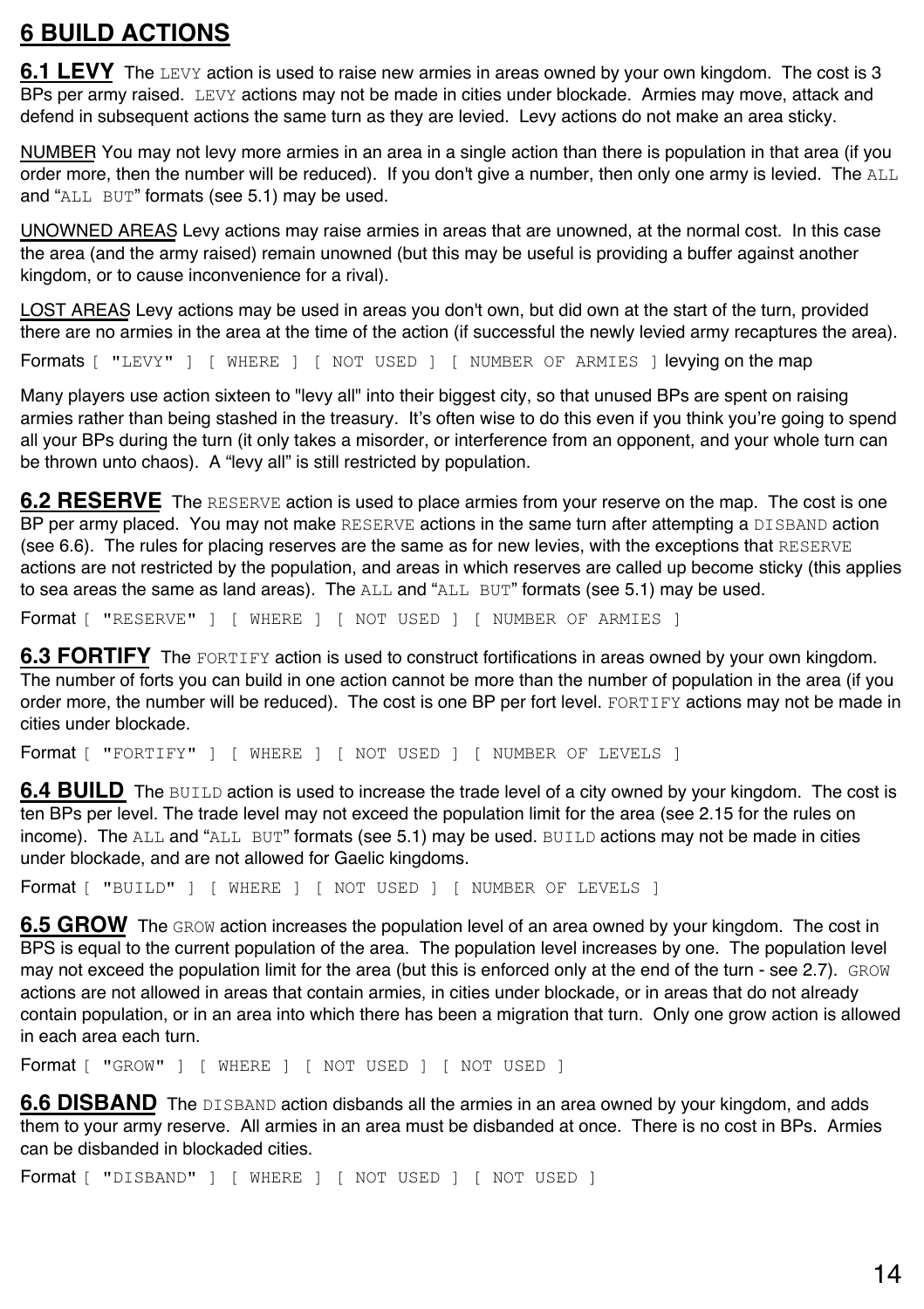**6.7 DISOWN** The DISOWN action is used to disown an area and all the armies in it. Both the area and everything in it become neutral (sometimes done in order to cut army maintenance costs, or to build neutral buffer states). There is no cost in BPs.

Format [ "DISOWN" ] [ WHERE ] [ NOT USED ] [ NOT USED ]

**6.8 RAZE** The RAZE action is used to remove forts in an area owned by your own kingdom. The number of forts you can build in one action cannot be more than the number of population in the area (if you order more, the number will be reduced). The cost is one BP per fortification level. RAZE actions may not be made in cities under blockade (not that you'd want to!).

Format [ "RAZE" ] [ WHERE ] [ NOT USED ] [ NUMBER OF LEVELS ]

**6.9 POP & ARM** The POP and ARM actions are allowed for Gaelic kingdoms only. They convert one army to one population, or one population to one army (respectively) in any area you own. There is no cost in BPs. You may not grow in areas you have "popped" the same turn but you may "pop" more than once.

Format [ "POP" ] [ WHERE ] [ NOT USED ] [ NOT USED ] Format [ "ARM" ] [ WHERE ] [ NOT USED ] [ NOT USED ]

**6.10 HOUSE** The HOUSE action is used to transfer troops from your army reserve to your household. There is no cost in BPs. The "all" and "all but" formats both work. You are not allowed to move troops from your reserve to your household the same turn after a disband action, and may not move troops into your household when your household is in a blockaded city. See 10.7 for the KING action, which you can use to move your household around the map.

Format [ "HOUSE" ] [ NOT USED ] [ NOT USED ] [ NUMBER ]

*Note: There is no action to move troops out of your household (either back to the reserve or to the map). Household troops get placed on the map when the household is attacked (see 3.14).*

**6.11 BORROW** The BORROW action allows you to say which other kingdom you're willing to borrow troops from (see 3.15). The armies are only transferred if they subsequently do a LOAN action (you can't use them until the turn after). There is no cost in BPs. You can borrow troops from only one kingdom at a time.

Format [ "BORROW" ] [ NOT USED ] [ WHICH KINGDOM ] [ NOT USED ]

**6.12 LOAN** The LOAN action sends troops from your reserve to the reserve of another kingdom (provided they previously made a BORROW action to say you're allowed to). You can't send loan troops to someone who hasn't made an action to say they want them. Loaned troops can't be used until the following turn. You can only loan troops to one kingdom at a time (see 3.15).

Format [ "LOAN" ] [ NOT USED ] [ WHICH KINGDOM ] [ NUMBER OF ARMIES ]

**6.13 RETURN** The RETURN action sends borrowed troops (from your reserve) back to the kingdom they came from. You can do this at any time, but you can't return loan troops to a non-player kingdom. Troops that are returned can't be used until the following turn.

Format [ "RETURN" ] [ NOT USED ] [ NOT USED ] [ NUMBER OF ARMIES ]

*Note: The computer already knows who you borrowed the troops from, so you don't need to say WHO on RETURN actions. The same applies for* RECALL *actions: the computer remembers who you loaned them to.*

**6.14 RECALL** The RECALL action takes loaned troops back from the reserve of the kingdom they were loaned to (you can do this at any time). Troops that are recalled can't be used until the following turn.

Format [ "RECALL" ] [ NOT USED ] [ NOT USED ] [ NUMBER OF ARMIES ]

*Note: The "proper" process is the kingdom that wants to borrow troops makes a BORROW action. The other kingdom can then make a* LOAN *action (later in the same turn, or in another turn). Either side can end the loan,*   $e$ ven at an inconvenient moment. Normally you'd expect them to be sent back with a RETURN action, back if they *aren't returned when you want them, you can always make a grab for them with a* RECALL *action any time the other guy has troops hanging around in reserve.*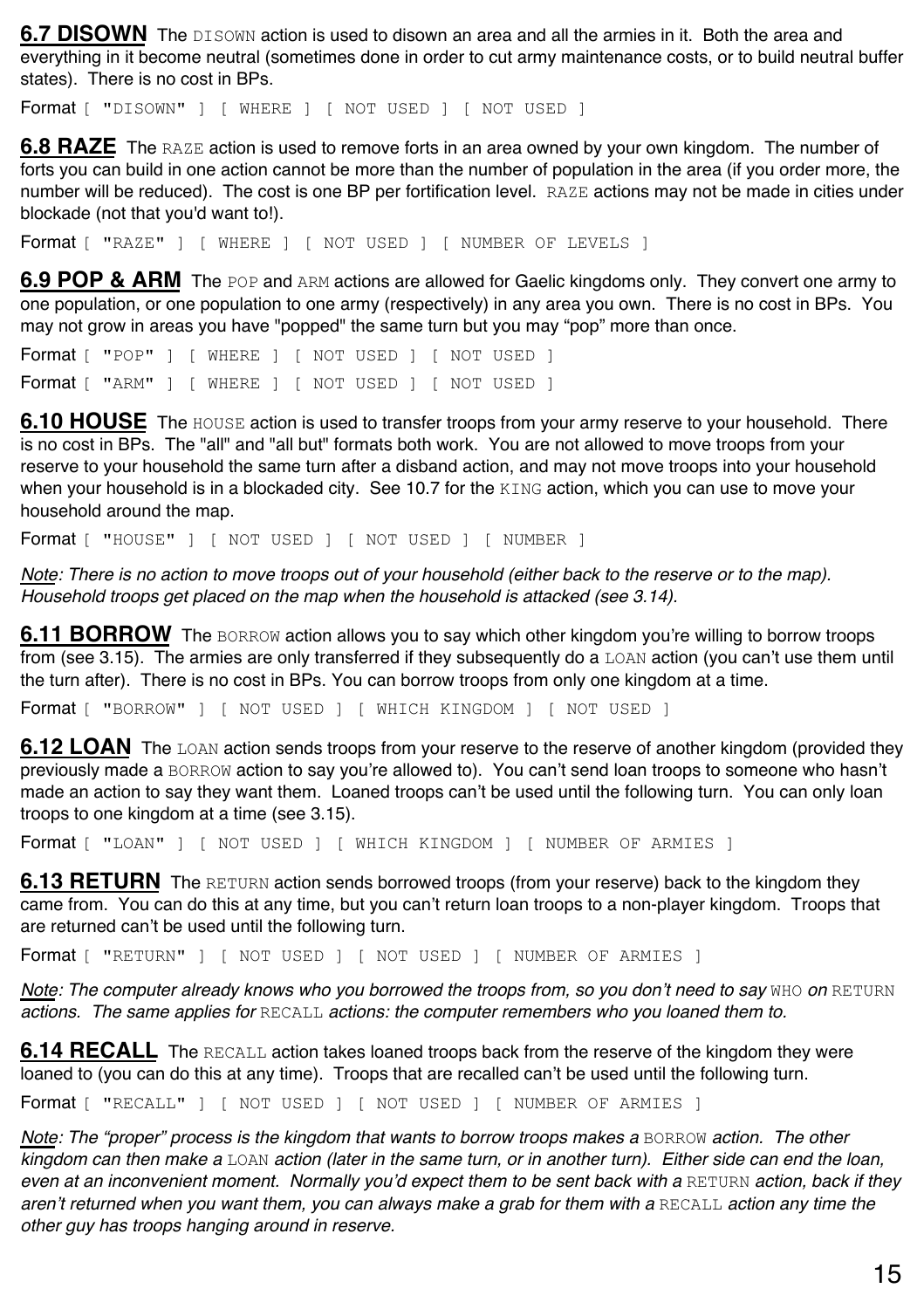## **7 SPYING & SCOUTING**

**7.1 SCOUTING** You get a scouting report from every area you don't own that is adjacent to an area containing one or more of your armies. Areas that you scout will be included in your player report at the end of the turn. Whenever you scout an area the owner of that area (at the end of the turn) is told you scouted it.

*Note: There is no* SCOUT *action in Dark Age (there used to be, but it's been replaced by this rule). If you want a scouting report from an area that isn't adjacent to one of your armies then you must use a spy (or put an army in place, of course).*

**7.2 SPY** Information about any area that your spy visits during the turn (including the areas where he starts and finishes) is included in your player report at the end of the turn. What you see is the position at the end of the turn (rather than the position when your spy was there).

The SPY action is used to move your spy from one area to an adiacent area. Spies don't get stuck, and may move to or from areas regardless of ownership. Spies may move to and from sea areas normally. There is no cost in BPs for moving a spy.

If you already have a spy the computer always knows where he is (you can only have one) so there's no need to give a "where from" on a SPY action.

If you don't have a spy when you order a SPY action then a new one can be recruited at a cost of 2 BPs and placed in the area given in the "from" box and moved normally (so you can move him to "where to" in the same action). New spies may start in any area you own, or one where you've got a watcher (see 7.7) or in any sea area (if you're a viking).

The presence of a spy is not normally reported to the owner of the area (but see the next two paragraphs).

Format [ "SPY" ] [ NOT USED ] [ WHERE TO ] [ NOT USED ]

**7.3 KILL** The KILL action is used to eliminate spies from other kingdoms from in areas owned by your kingdom. There is no cost in BPs. You must say whose spy you are hunting. If the spy belonging to that kingdom is located in the area specified, and the area belongs to your kingdom, then he is immediately strung from the nearest tree. If there's no spy but there is a watcher, then your action strings up the watcher instead (if there's a spy AND a watcher then you get the spy and not the watcher).

Format [ "KILL" ] [ WHERE ] [ WHOSE SPY ] [ NOT USED ]

*Note: You must be the owner of the area, but your own spy does not need to be present.*

**7.4 FIND** The FIND action is used to search for spies from other kingdoms. There are three formats for this action, allowing you to search for the spy of a chosen kingdom wherever he may be (fill in "whose spy" and leave "where" blank), or any spy in a chosen area (fill in the "where" box and leave "whose spy" blank), or a chosen spy in a chosen area (fill in both). This action reports the location of that kingdom's spy at the time the action was processed (rather than at the end of the turn). There is no cost in BPs.

```
Format [ "FIND" ] [ NOT USED ] [ WHOSE SPY ] [ NOT USED ] find "whose" spy, anywhere
Format [ "FIND" ] [ WHERE ] [ NOT USED ] [ NOT USED ] find any spy in "where"
Format [ "FIND" ] [ WHERE ] [ WHOSE SPY ] [ NOT USED ] find "whose" spy in "where"
```
**7.5 WAIT** The WAIT action orders your spy to set a trap for a spy belonging to another kingdom. Your spy must be in an area owned by your kingdom. If the target enters that area while your spy is waiting then he is knifed in the dark and dumped in a ditch. If your spy makes any other action (spy, sabotage, treachery or wait) or the area is captured by another kingdom then the "wait" is cancelled. There is no cost in BPs.

Format [ "WAIT" ] [ NOT USED ] [ WHOSE SPY ] [ NOT USED ]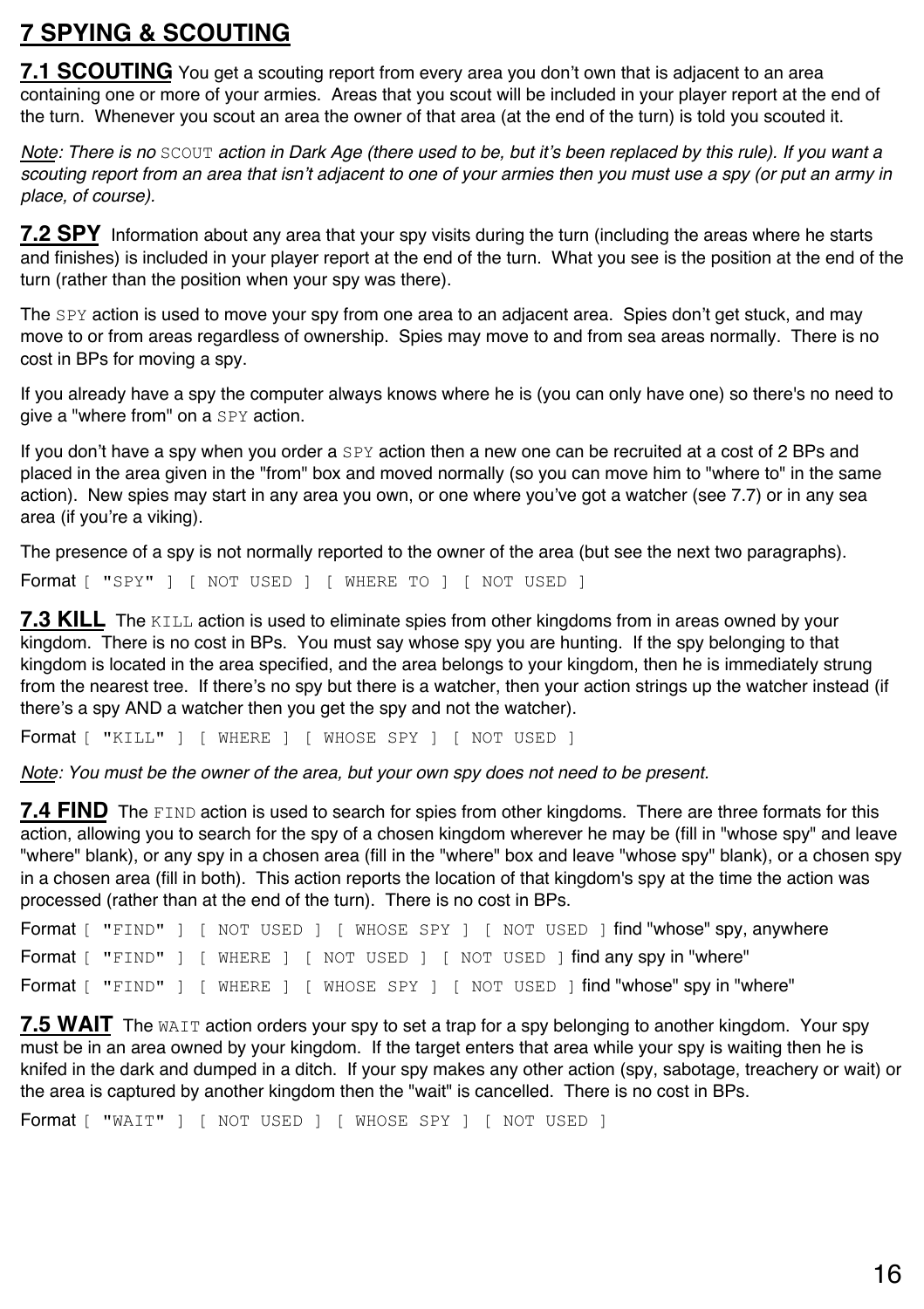**7.6 SABOTAGE** The SABOTAGE action disperses an army (if on land) or a ship (if at sea) in the area currently occupied by your spy (the army or ship goes back into reserve). Your spy, however, is caught and executed. The cost is 1 BP.

Format [ "SABOTAGE" ] [ NOT USED ] [ NOT USED ] [ NOT USED ]

*Note: Sabotage actions are often used for eliminating the last enemy ship in a sea area, in order to allow a new fleet to be launched.*

**7.7 WATCH** The WATCH action sets your spy to become a "watcher" in the area in which he's located. The area is added to your scouting list every turn (in addition to whatever your active spy may be doing) unless your watcher is eliminated. There is no cost in BPs (but you'll need to recruit a new spy, at the usual cost, before you can doing any more spy actions). Watchers are eliminated if another kingdom sets a watch on the same area. An area may not have more than one watching spy at any time, although other spies, scouts (etc) work normally. Your kingdom may recruit as many watchers as you care to place.

Format [ "WATCH" ] [ NOT USED ] [ NOT USED ] [ NOT USED ]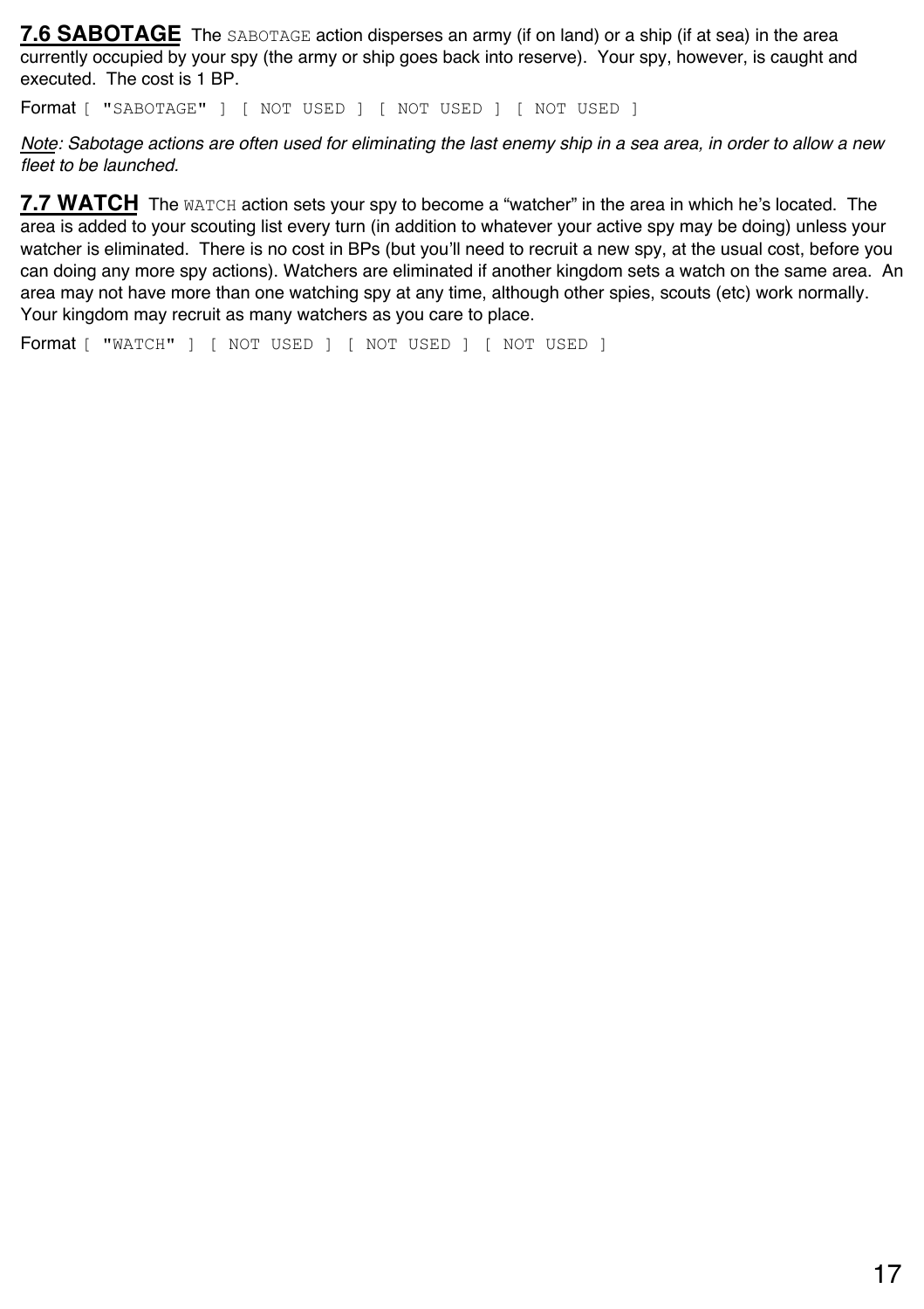### **8 SHIPS & SEA ACTIONS**

**8.1 SHIP BUILDING** The LAUNCH action is used to build new ships in areas owned by your own kingdom and launch them into adjacent sea areas. The cost is three build points per ship built. The maximum number of ships you may launch in a single action is the number of population in the area from which the ships are launched (if you order more, then the number will be reduced). The  $ALL$  and " $ALL$  BUT" formats (see 5.1) may be used. Ships may move, attack and defend in subsequent actions the same turn as they are launched.

Ships may not be launched into areas occupied by ships other than your own, but can be launched into unoccupied areas (whether someone else owns it or not, and this captures the sea area). LAUNCH actions may not be made in cities under blockade. The ALL and "ALL BUT" formats (see 5.1) may be used.

Format [ "LAUNCH" ] [ WHERE FROM ] [ WHERE TO ] [ NUMBER OF SHIPS ]

**8.2 FLEET RESERVES** The FLEET action is used to place ships from your fleet reserve on the map. The cost is one BP per ship. Ships may be placed from your fleet reserve in any sea area that you already own or that is unoccupied (this captures the area). Fleet reserves don't make an area sticky. The  $\text{ALL}$  and " $\text{ALL}$  BUT" formats (see 5.1) may be used.

Format [ "FLEET" ] [ WHERE ] [ NOT USED ] [ NUMBER OF SHIPS ]

**8.3 SHIP MOVEMENT** There are two actions available for moving ships. The SHIPS action moves ships on their own, and the KONVOY action (see 8.4) moves ships and armies together. The SHIPS action is used to move ships from one sea area to an adjacent sea area. The "all" and "all but" formats may be used. The cost is one BP.

Format [ "SHIPS" ] [ WHERE FROM ] [ WHERE TO ] [ NUMBER OF SHIPS ]

*Note: Be sure to use the right action when moving ships. If you use* SHIPS when you've got armies aboard then the action will fail (it's better we fail the action than actually move the ships you ordered, since the alternative *would be to pitch the armies over the side and leave them to drown).*

**8.4 ARMIES AT SEA** Two actions are available for moving armies into sea areas (either from land or from another sea area). The MOVE action moves armies on their own, and the CONVOY action moves armies and ships together. For moving ships on their own (without any armies) there is the SHIPS action (see 8.3).

The MOVE action is used to move armies from any area (land or sea) to an adjacent sea area. The "all" and "all but" formats may be used. The cost is 1 BP. The sea area to which the move is made must contain at least as many ships as there are armies to be moved (of not, the actions fails). Moves are not allowed from areas under blockade, or into areas that you do not own.

Format [ "MOVE" ] [ WHERE FROM ] [ WHERE TO ] [ NUMBER OF ARMIES ]

The CONVOY action is used to move armies and ships together from one sea area to another adjacent sea area. The "all" and "all but" formats may be used (for the number of ships). The cost is 1 BP. If the number of armies and ships in the area you're moving from are not the same then the action move as many armies as possible (ie. up to the number of ships ordered).

Format [ "CONVOY" ] [ WHERE FROM ] [ WHERE TO ] [ NUMBER OF SHIPS ]

*Note: You may see this action spelt as "*KONVOY*". The eccentric spelling was used for a while to make it easy to distinguish this* KONVOY *action from a previous version, but the old version of the rule has now been forgotten and we are in the process of changing back to the proper spelling.*

**8.4a SEA BATTLES** If a ship move (either SHIPS or CONVOY) is opposed then a sea battle takes place. The battle consists of a single round. Each side takes losses of half the strength on the other side, and the weaker side also takes losses of half the difference in strengths. Armies count in sea battles on both sides, and all losses are taken from armies first (and ships only when there are no armies remaining). The attacker gives up the attack if the defending ships are not wiped out. Ambushes and retreats do not count in sea battles.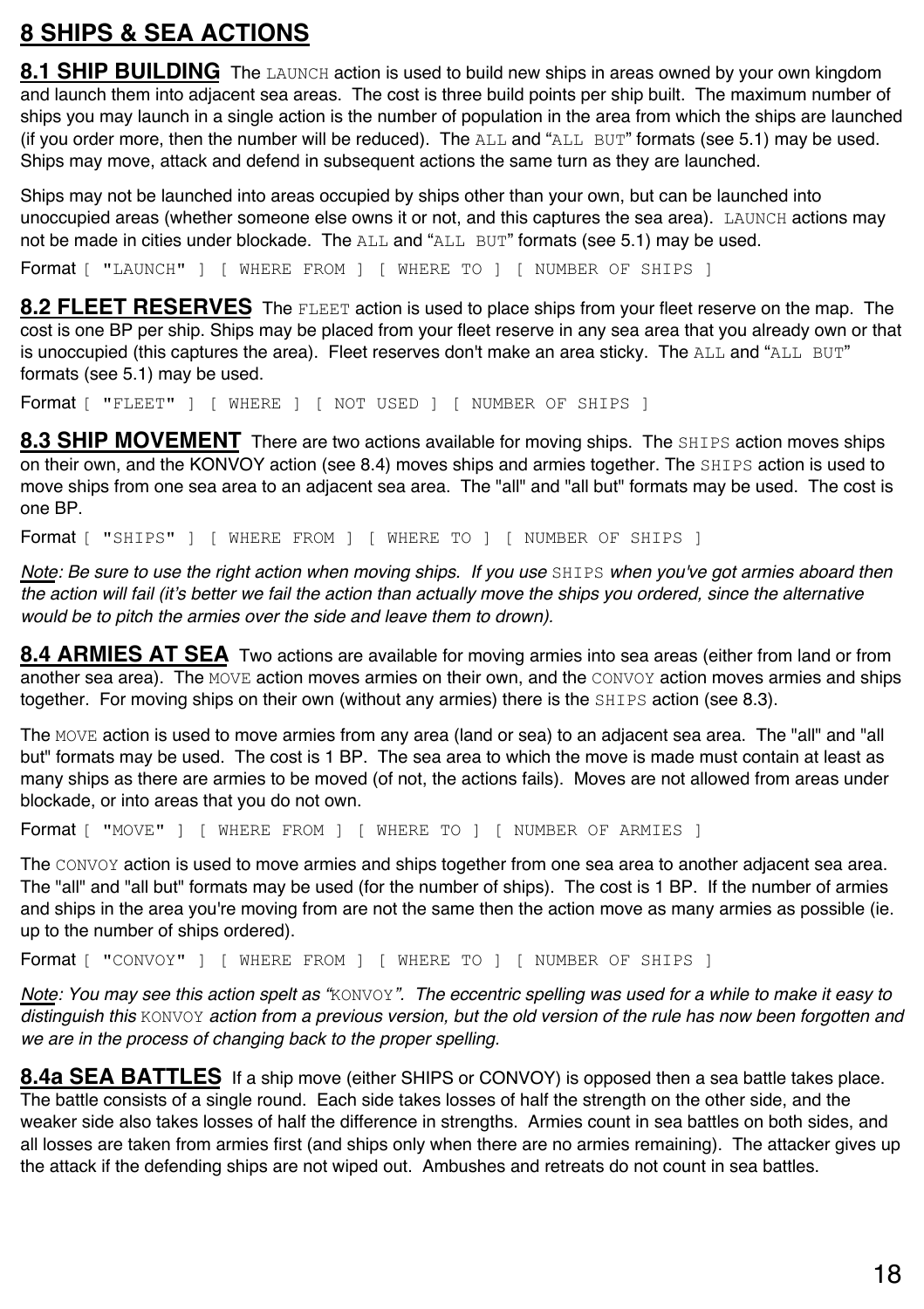**8.5 SEABORNE LANDINGS** Armies at sea may be moved to adjacent land areas by using the normal land movement actions. All ships in the sea area count as part of the attacking force in any battle if you have to fight your way ashore (losses are taken by the attacking armies first, and then the ships). If you capture an area with an attack from the sea but all the attacking armies are lost in the battle, then one attacking ship will be "landed" as an army at not extra cost (unlike the LAND action - see 8.9 - this is not restricted to/Vikings and is not optional). Otherwise the ships don't actually land: even though they fought in a land battle they remain at sea.

**8.6 SETTLE** The SETTLE action is allowed only for Gaelic and Viking kingdoms, and is used to exchange one ship at sea for one population in an adjacent land area. The cost is 1 BP. One ship is removed from the sea area and one population is added to the land area. You may not settle in areas that you do not already own, or in areas that already contain population. You may not GROW in areas in which you have settled that turn.

Format [ "SETTLE" ] [ WHERE FROM ] [ WHERE TO ] [ NOT USED ]

**8.7 MAINTENANCE & DISPERSAL** Ships are maintained and dispersed under the same rules as armies. Note that since no population is allowed in sea areas, maintenance must always be paid on ships at sea, and one ship in each area is dispersed every turn. Note: Whenever a ship disperses the same rule applies to any armies carried aboard (which means that if a ship disperses then there will be an army dispersing as well, and there's no risk of anyone getting drowned).

**8.8 DROWNINGS** If at any time in a turn the number of armies in a sea area is greater than the number of ships in that area then the excess armies are drowned.

**8.9 LAND** The LAND action is allowed only for Viking kingdoms, and is used to exchange a number of ships at sea for armies in an adjacent land area (which must be one that you already own). The cost is 1 BP. The ships are removed from the sea area and replaced with armies in the land area. The "all" and "all but" formats both work).

Format [ "LAND" ] [ WHERE FROM ] [ WHERE TO ] [ NUMBER OF SHIPS ]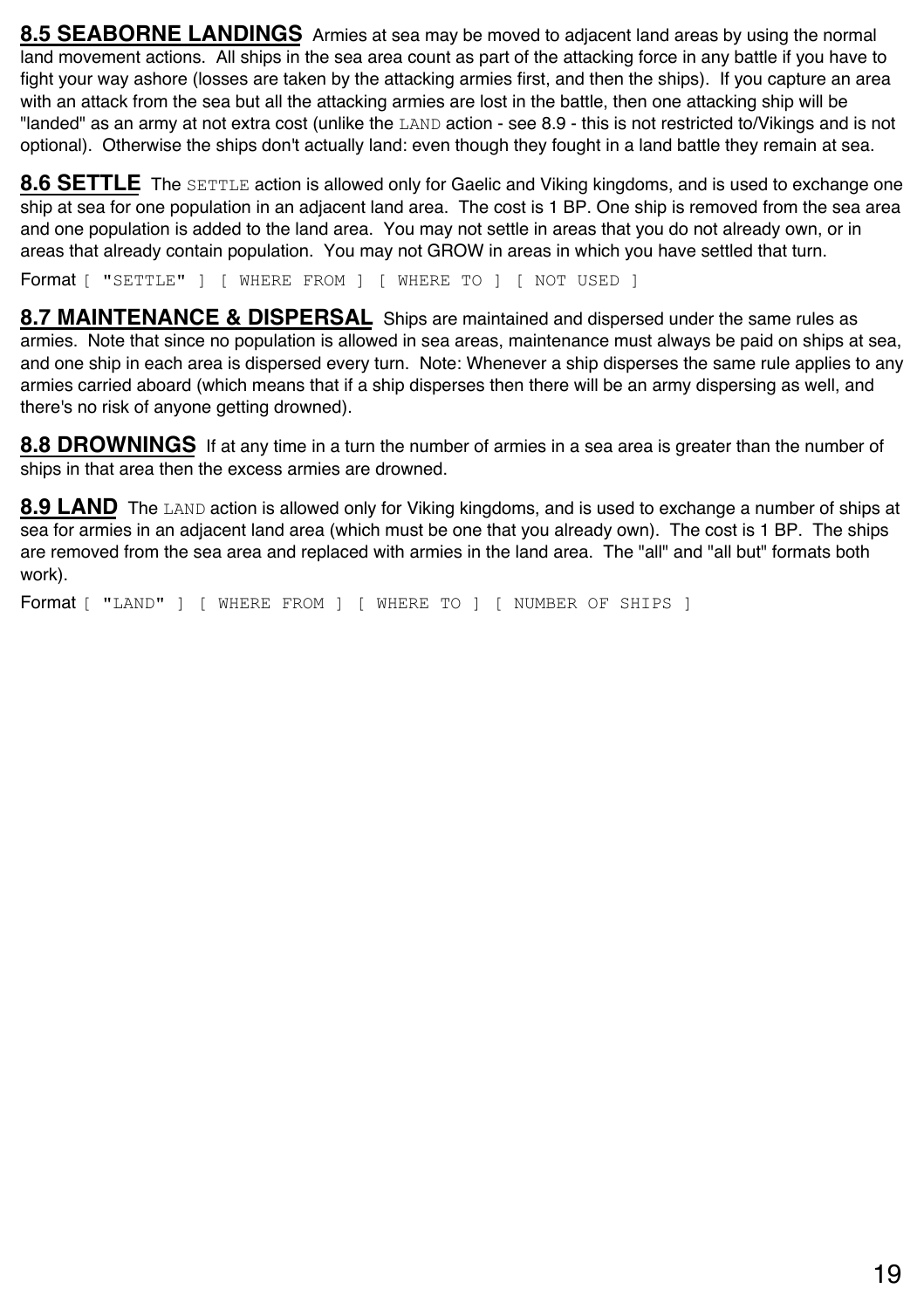## **9 GENERAL ACTIONS**

**9.1 ORDER** The ORDER action is used to alter the order of play. By spending BPs you may move your kingdom to the front of the order of adjudication for the following turn. You may spend any number of build points on ORDER actions, and may make more than one such action in a turn. If you have fewer BPs remaining than you attempt to spend, then the number spent is reduced to the number you have available (in particular, you may choose to dump any remaining BPs you have with the last action of the turn). If you don't indicate a number of BPs with an ORDER action then it is ignored UNLESS it is your sixteenth action of the turn (in which case all your remaining BPs are used).

The order of play for the next turn is the order of which kingdoms spent the most BPs on ORDER actions, with kingdoms spending the same amount remaining in the same order (ie. you move up the order of play, ahead of anyone that spent less, but not going ahead of anyone that spent the same).

Format [ "ORDER" ] [ NOT USED ] [ NOT USED ] [ BPS TO SPEND ]

*Note: Because leftover BPs are spent on order actions (see 2.8) there are usually lots of other players spending 1 or 2 BPs. So if you want to bounce to somewhere near the top of the order, spend at least 3 BPs. More than 3 is only worthwhile if you think you are bidding against someone else that's spending extra BPs as well.*

**9.2 GIFT** The GIFT action is used to donate build points to another kingdom (they're taken from your current balance and added to the current balance of the other kingdom: you need to co-ordinate it carefully if they're to spend them effectively). You may wish to do this as part of a deal, as a bribe, as protection money, as ransom for a blockaded city, or as a result of your natural generosity. If you have fewer BPs remaining than you attempt to spend, then the number spent is reduced to the number you have available.

Format [ "GIFT" ] [ NOT USED ] [ WHICH KINGDOM ] [ NUMBER OF BPS ]

*Note: In some of our other similar games there's a gift action which works between treasuries rather than current balances. So be sure you know which game you're in!*

**9.3 PILLAGE** The PILLAGE action is used to raise extra build points in an area, at the cost of reducing the population and trade levels. Pillaging consists of sending your troops out to seize any and all moveable, consumable or saleable assets (including the population themselves: this is the dark ages, after all). You must be the current owner of the area, and have at least one army present. You may not pillage in a blockaded city.

If the area has any population then this is reduced by one and three BPs are added to your treasury and there is a penalty of one VP. If the area has a trade level then this is reduced by one, and seven BPs are added your treasury with a penalty of one VP. If the area has any fortifications then one level is lost (nothing is added to your treasury: dark age fortifications are of value only to dark age soldiers and modern archaeologists).

Format [ "PILLAGE" ] [ WHERE ] [ NOT USED ] [ NOT USED ]

**9.4 STASH** The STASH action is used to transfer build points to your treasury, from where they can be reclaimed later by using a CASH action. The cost is three BPs per BP placed in the treasury.

Format [ "STASH" ] [ NOT USED ] [ NOT USED ] [ NUMBER STASHED ]

**9.5 CASH** The CASH action is used to transfer build points from your treasury to your current balance (where they can be spent). If you give a number that's more than you have in your treasury then you get the number available. There is no cost in BPs. The  $ALL$  and " $ALL$   $BUT$ " formats (see 5.1) may be used.

Format [ "CASH" ] [ NOT USED ] [ NOT USED ] [ NUMBER ]

**9.6 TAX** The TAX action adds two extra build points to your current balance. There's no cost (except that it uses up an action).

Format [ "TAX" ] [ NOT USED ] [ NOT USED ] [ NOT USED ]

*Note: If you've got nothing better to do, fill up the gaps in your turnsheet with* TAX *actions, and then something at the end to spend the BPs you've made (maybe a* LEVY *in your biggest city or most populated area).*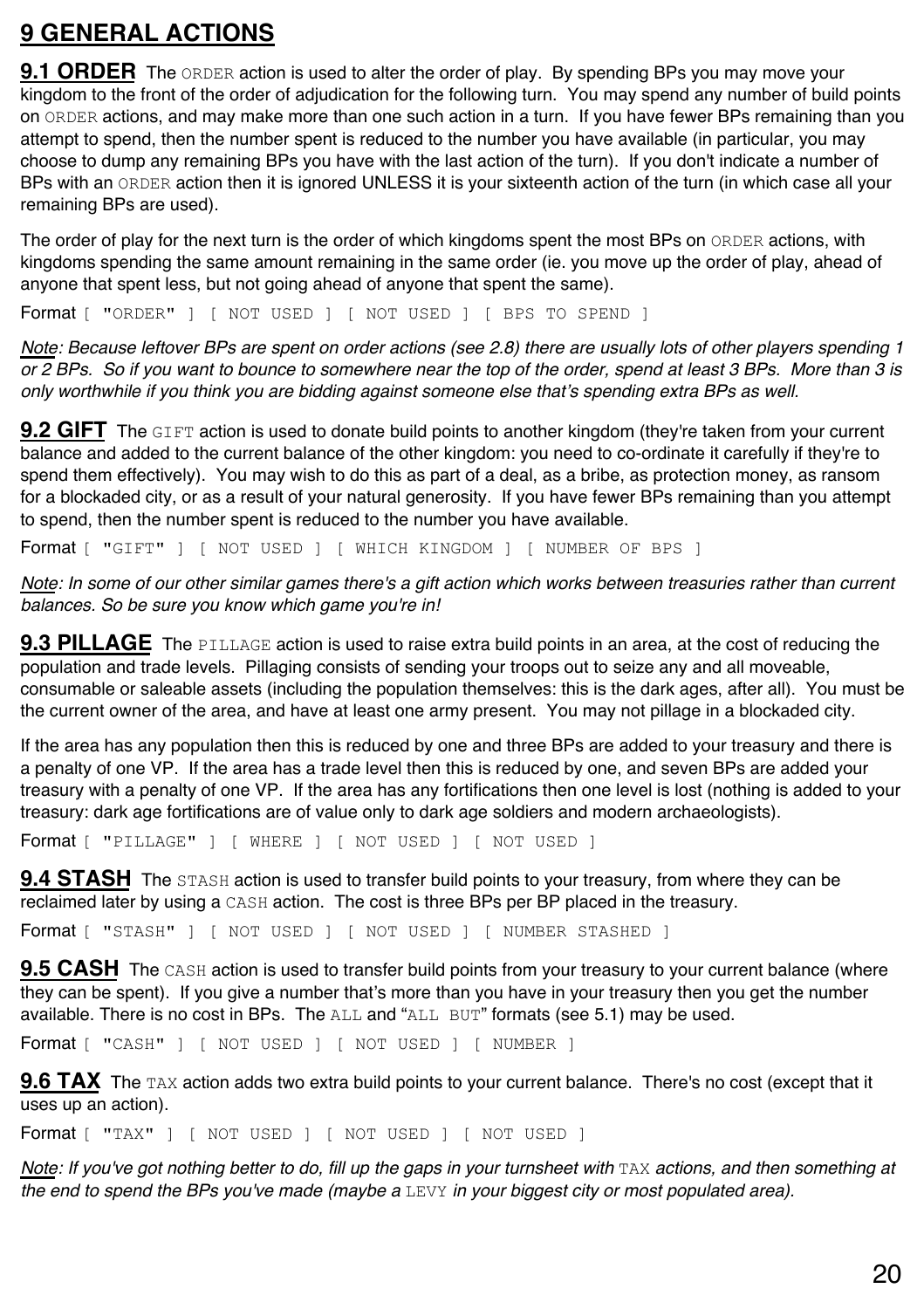## **10 KINGS & KINGDOMS**

**10.1 INTRODUCTION** In times when Britain was divided into many independent kingdoms it was usual for one or more of the kings to be recognised as high king (under various names: Bretwalda to the English). It was not uncommon for there to be more than one high king at the same time (usually, but not always, belonging to different nationalities). In Dark Age the OVERLORD action is used to nominate or recognise a high king, and someone that recognises someone else as high king is referred to as an "under king".

**10.2 HIGH KINGS** The OVERLORD action is used to nominate yourself as high king. You can't be recognised as high king by other players unless you have first nominated yourself. Enter your own kingdom code in the "who" box.

Format [ "OVERLORD" ] [ NOT USED ] [ YOUR KINGDOM ] [ NOT USED ]

VICTORY POINT BONUS Each turn, for each under king recognising you as high king you gain a number of additional VPs equal to one fifth of EITHER the treasury total and household strength (added together) of his own kingdom OR the treasury total and household strength of the kingdom of the under king (added together), whichever is less.

**10.3 UNDER KINGS** The OVERLORD action is also used to recognise someone else as high king, provided they have first nominated themselves. Your high king must be the same nationality as your own kingdom.

Format [ "OVERLORD" ] [ NOT USED ] [ WHICH KINGDOM ] [ NOT USED ]

BUILD POINT BONUS Each turn an under king gains a number of treasury BPs equal to one fifth of EITHER the treasury total and household strength (added together) of his own kingdom OR the treasury total and household strength of the kingdom of the under king (added together), whichever is less.

**10.4 EXCHANGE** The EXCHANGE action allows you to swap kingdoms with a dummy or dropout kingdom. The action fails if the kingdom selected is run by a live player, or if someone else exchanged into it earlier in the same turn. You can make only one successful exchange action in a turn (you can attempt more, but if one of them works then any subsequent ones will fail).

If the action is successful the change of control happens immediately. All of your orders up to that action are processed for your old kingdom as usual, and all those after the exchange action are processed for your new kingdom. Your old kingdom gets some bonus armies and income. Your current victory point total is carried with you in the exchange, along with half your treasury (after any remaining BPs have been stashed) and half your household, army reserve and fleet reserve (rounded down in all cases).

If you exchange to a kingdom of a different nationality then any previous overlord action by either kingdom is cancelled (because it will no longer be valid).

Format [ "EXCHANGE" ] [ NOT USED ] [ WHICH KINGDOM ] [ NOT USED ]

**10.5 VIKING** The VIKING action allows you to abandon your current kingdom and begin again as a Viking. If the Danes or Norse have not yet entered play then you will take control of one of these. If both have already entered play, but any of the Danes, Norse and Viking kingdoms have been eliminated then they return to play. If all three are in play, but include a dummy or dropout kingdom, then this kingdom is abandoned, started again and exchanged with your old kingdom.

If your action is successful your new kingdom starts with an army reserve of five, a fleet reserve of five, ten BPs and ten treasury. The procedure for changing to the new kingdom is the same as for EXCHANGE actions.

Format [ "VIKING" ] [ NOT USED ] [ NOT USED ] [ NOT USED ]

*Note: A new Viking kingdom starts with no territories on the map. To get onto the map you will need to place ships from your fleet reserve on the map with a* FLEET *action (and move them about if you wish). The sea area chosen must be empty of ships. Use your spy to clear a space if necessary. Follow this later in the turn with a*  RESERVE action to get some armies aboard your ships (but remember that RESERVE is sticky). Don't forget that some armies will promptly disperse at the end of the turn. There's plenty of scope for more spying and scouting *in the first turn as well, and you might want to start assembling your household if you plan to use one.*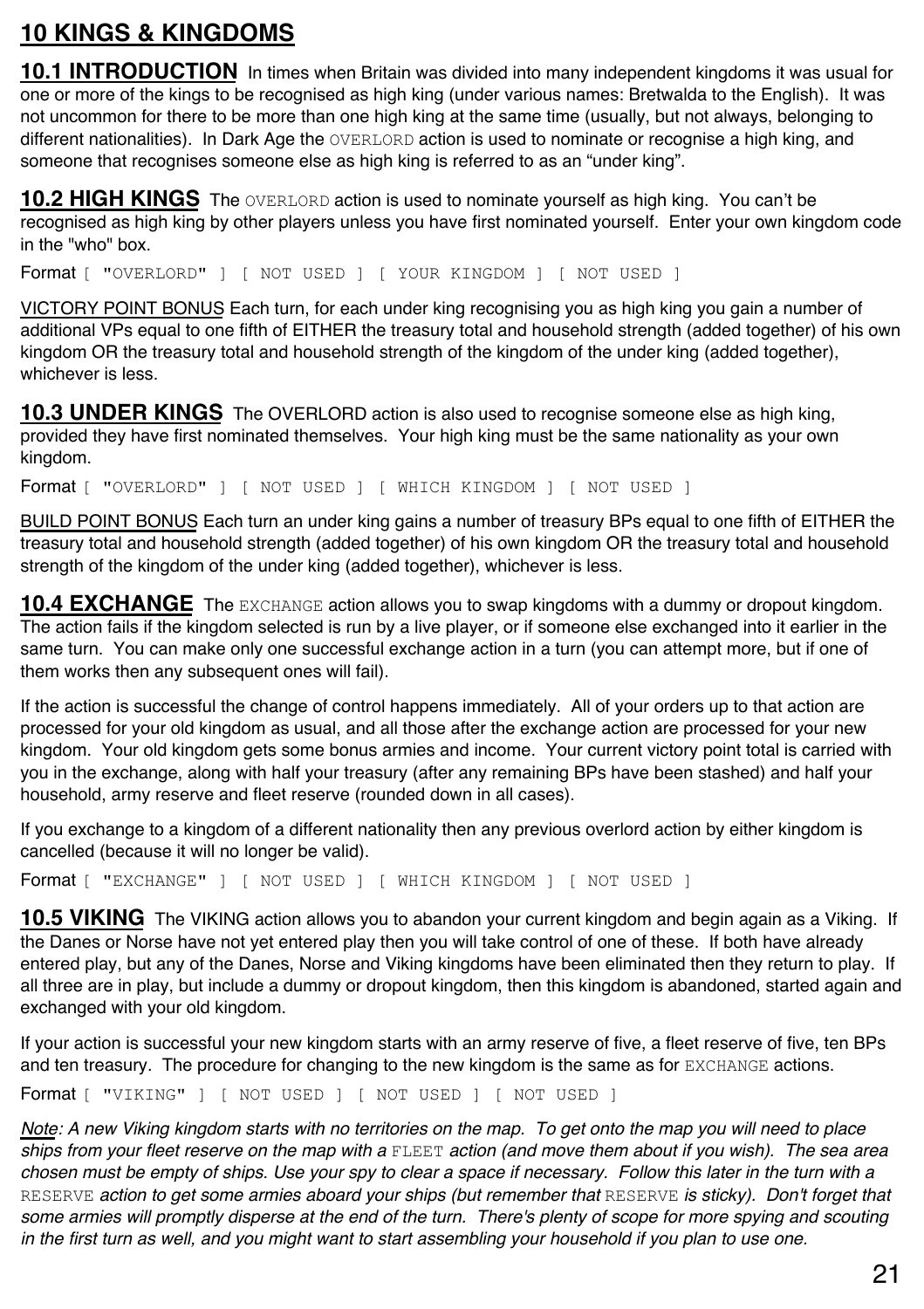**10.6 LOST KINGDOMS** When a kingdom is abandoned to bring a new kingdom into play, or when a kingdom is eliminated while still holding territory, all areas owned by that kingdom become neutral (unowned) at the start of the next turn (gains an extra army at the same time).

**10.7 HOUSEHOLDS** You may place your household on the map (if it isn't already placed) or move it to any adjacent area by using the KING action. Households may only be placed in or moved to areas that you already own, and may not be placed in a blockaded city. They're not subject to being stuck. Sea movement is allowed (without ships: note that households don't deploy at sea). There is no costs in BPs. See also 3.14 and 6.10.

If a land area containing your household is captured then it is removed from the map (you can put it back again somewhere else as soon as you like) there is a penalty of 20 VPs and the kingdom making the capture gets half your treasury (rounded down) - this only applies when and if some household troops actually deployed in that battle - there's no penalty losing an empty household or for losing the troops that used to be your household.

Format [ "KING" ] [ WHERE ] [ NOT USED ] [ NOT USED ] Format [ "KING" ] [ WHERE FROM ] [ WHERE TO ] [ NOT USED ]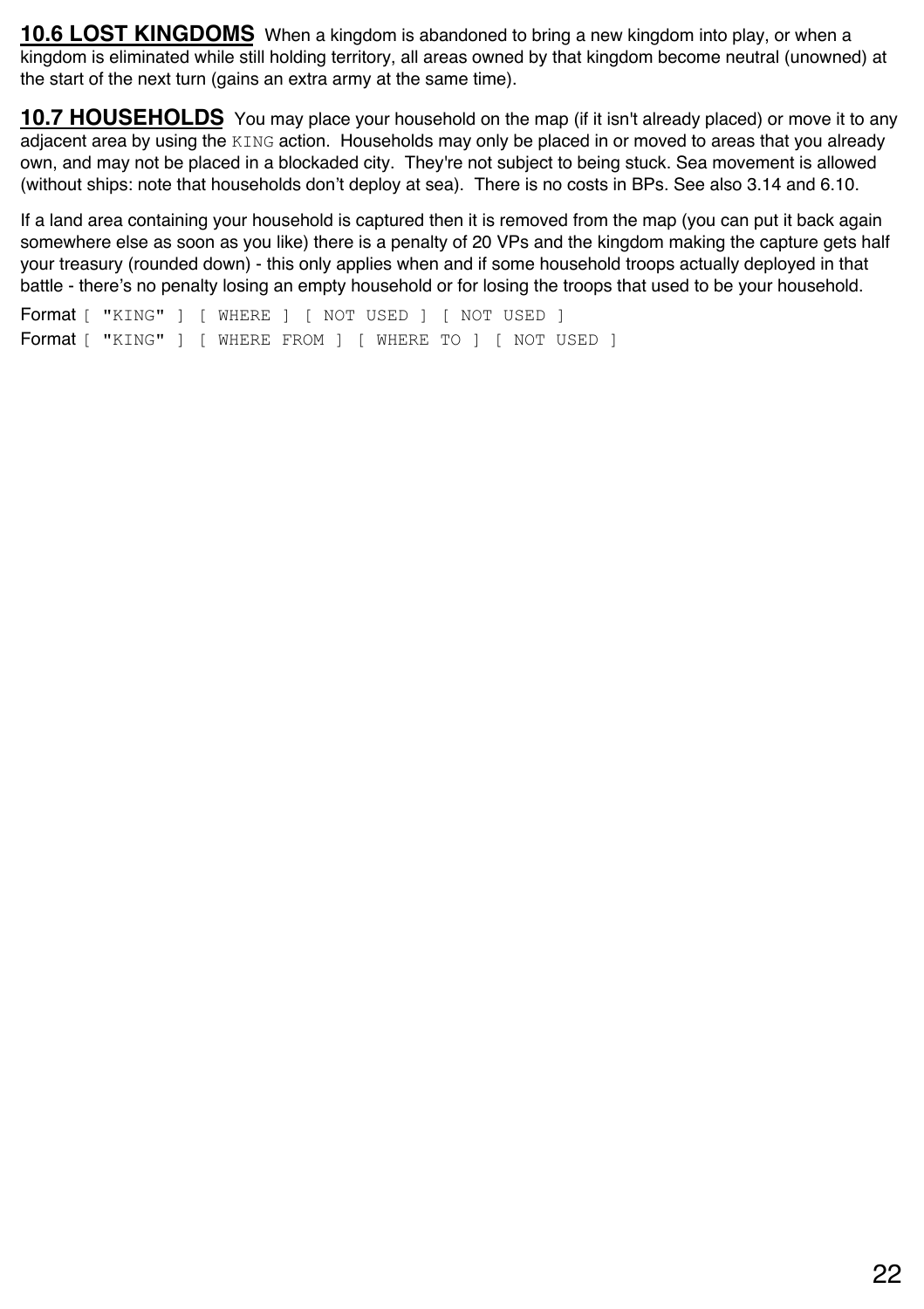### **11 QUICK REFERENCE**

## **11.1 TERRAIN TABLE**

| <b>TERRAIN</b> | POP LIM | DEF STRENGTH | DEF LOSSES | <b>MOVEMENT</b>   |
|----------------|---------|--------------|------------|-------------------|
| CITY           | five    | plus two     | normal     | sticky            |
| MOUNTAIN       | one     | plus one     | minus one  | sticky            |
| FOREST         | one     | plus one     | minus one  | sticky            |
| WETLANDS       | one     | plus one     | minus one  | sticky            |
| UPLANDS        | two     | plus one     | normal     | normal            |
| ISLANDS        | two     | plus one     | normal     | normal            |
| LOWLANDS       | three   | normal       | normal     | normal            |
| SEA            | none    | normal       | normal     | ships & sea rules |

#### **11.2 INCOME TABLE**

Table deleted, since no longer needed (income now equals population, and trade levels now pay into treasury).

#### **11.3 BATTLE SUMMARIES**

In a MOVE losses are ONE for TWO, and half the difference, one round only.

In a PROBE losses are ONE for THREE, ignore the difference. One round only.

In an ASSAULT losses are ONE for THREE, and a third the difference, until someone wins.

In an OVERRUN losses are ONE THIRD the difference, then switch to assault if you haven't won.

The attacker wins if the defending armies (on land) or ships (at sea) are wiped out and some attackers survive.

Defenders may retreat before a battle if the attacking army is stronger.

Losses in battles are rounded down. Half an army lost is no loss at all.

Defending armies may ambush attackers using MOVE, OVERRUN, ASSAULT or RAID.

SIEGE and PROBE actions may not be ambushed.

#### **11.4 REMINDERS**

These are the most common mistakes. Read this section often!

Cites are inside other areas and are connected only to that and NOT the ones adjacent to that area.

Sea areas are only adjacent to the areas to which they are connected by sea routes.

You cannot migrate into an area and then GROW.

You may not GROW in an area that contains armies.

MOVE is for armies. SHIPS is for ships and MIGRATE is for moving population.

You must say "where from" as well as "where to" on SCOUT actions.

Blockaded cities produce no income.

Some cities have similar names to their hinterlands. In this case code for the hinterland ends in "S" (for shire). Irish cities are connected to the sea. Other cities are not.

If it looks like a non-Irish city might be connected to the sea it's the hinterland that's connected, not the city.

The actions that cause areas to become sticky are RESERVE, SIEGE, ASSAULT and PROBE.